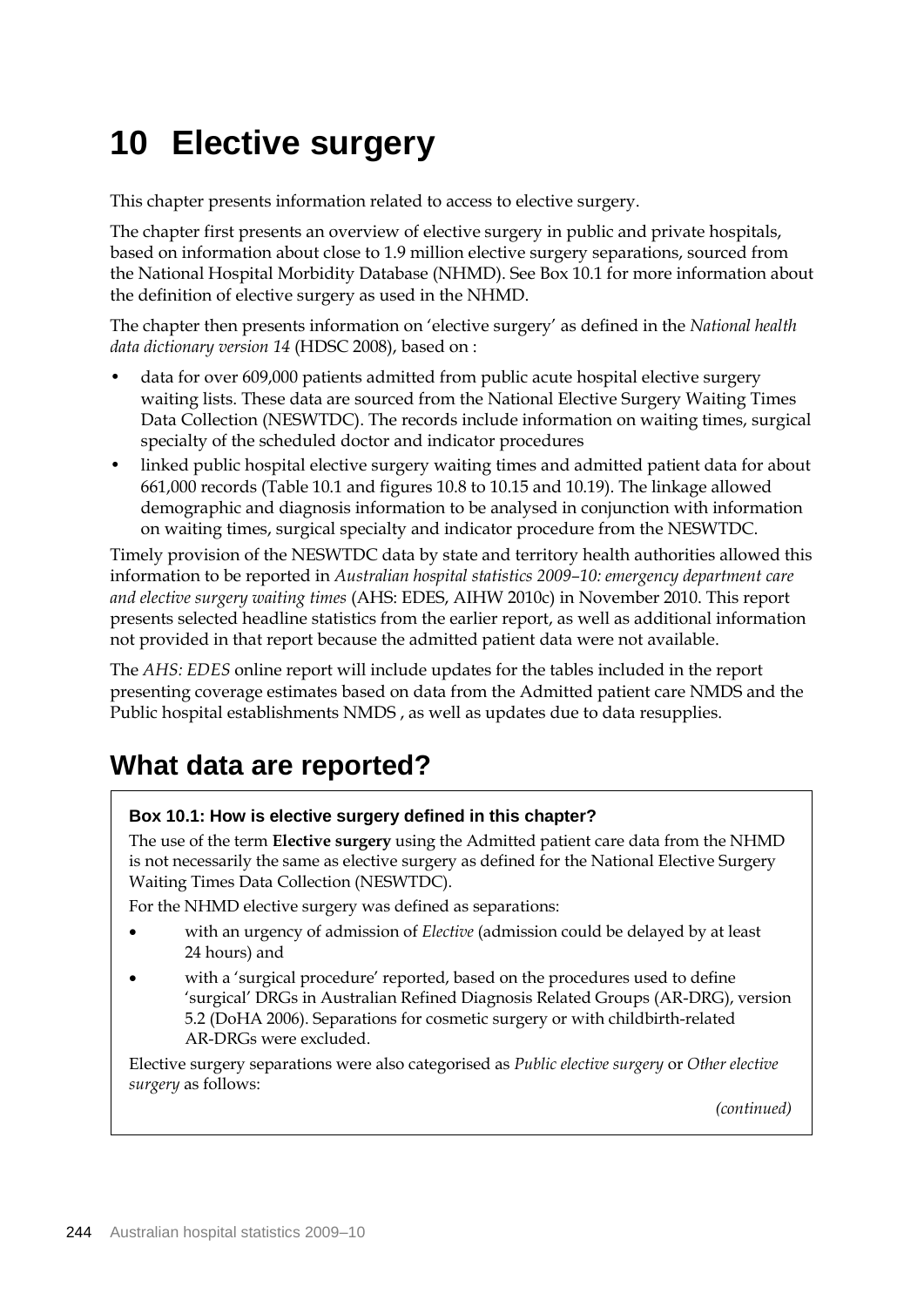## **Box 10.1 (continued)**

- *Public elective surgery* refers to separations for elective surgery in public hospitals and includes elective surgery separations for *Public patients* in private hospitals.
- *Other elective surgery* refers to separations for elective surgery for patients who were not *Public patients*, in private hospitals.

The procedures defined as surgical differ between those used to define the scope of the NESWTDC and those used to define elective surgery in the NHMD.

For the NESWTDC, elective surgery comprises elective care where the procedures required by patients are listed in the surgical operations section of the Medicare Benefits Schedule, with the exclusion of specific procedures frequently done by non-surgical clinicians (HDSC 2008).

## **Admitted patient care data for elective surgery**

Information on admitted patient care for elective surgery is derived from the NHMD (see *Chapter 7*). The scope of the NHMD is episodes of care for admitted patients in all public and private acute and psychiatric hospitals, free standing day hospital facilities, and alcohol and drug treatment centres.

As the NHMD includes information on admitted patient care for essentially all public and private hospitals, it can provide an overview of elective surgery that is beyond the scope of the NESWTDC, which is restricted to waiting lists managed by public hospitals only (see below). Rates are calculated for elective surgery for public and private hospitals and for various demographic groups.

The definition used to classify admitted patient care as elective surgery differs from the definition of elective surgery for the purposes of the NESWTDC (see Box 10.1).

## **Waiting times data for elective surgery**

The scope of the NESWTDC is patients on waiting lists for elective surgery that are managed by public hospitals. This may include *Public patients* treated in private hospitals and patients other than *Public patients* treated in public hospitals.

The waiting times data presented in this chapter are for patients who completed their wait and were admitted to their surgery on an elective basis. The data are generally used as the main summary measure of elective surgery waiting times.

However, some patients are removed from waiting lists for other reasons including: that the patient was admitted as an emergency patient for the awaited procedure; was transferred to another hospital's waiting list; had been treated elsewhere; was not contactable; had died or had declined surgery. Information on time spent on waiting lists is also presented for those reasons for removal.

## **Linked admitted patient care and elective surgery waiting times data**

For 2009–10, most states and territories provided the elective surgery waiting times either pre-linked or linkable to the admitted patient data, so that the information on waiting times could be linked to the information on the surgery that occurred at the end of the wait. Where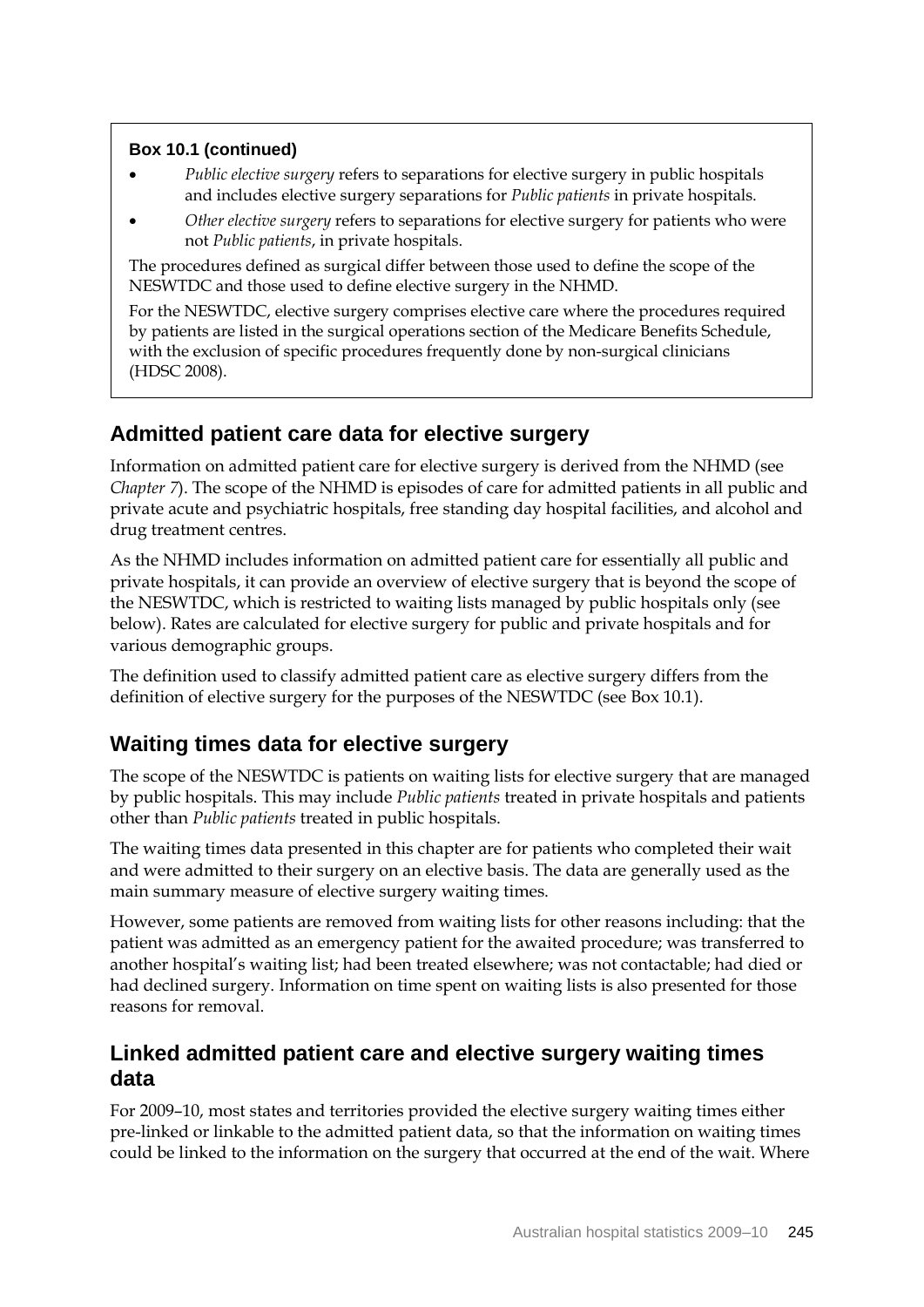necessary, the AIHW linked the data with permission of the relevant state or territory and the AIHW Ethics Committee. The linkage was not possible for Tasmania.

The linked elective surgery and admitted patient data allowed analysis of waiting times for public elective surgery for Indigenous and non-Indigenous Australians, by remoteness area of usual residence of the patient, and by socioeconomic status (SES) groups. Included are estimates of the separation rates for indicator procedures (see Box 10.2 and *Appendix 1*) and for neoplasm-related diagnoses.

### **An example: urology surgery**

Figure 10.1 presents data on patients admitted to hospital from elective surgery waiting lists for surgery performed by a doctor whose surgical specialty was *Urology surgery*. The information presented by indicator procedure and public hospital peer groups is sourced from the NESWTDC. The other information was available for records where the data for elective surgery waiting times could be linked to the NHMD (89% of records with a surgical specialty of *Urology surgery*).

In 2009–10:

- there were 70,000 admissions from elective surgery waiting lists for surgery performed by a doctor whose surgical specialty was *Urology surgery*
- the median waiting time for these patients was 28 days
- 1.7% waited more than 365 days for admission
- the most common indicator procedure was cystoscopy.

The linked NESWTDC and NHMD records show that for the 89% of records linked:

- these separations accounted for almost 115,000 patient days
- the average length of stay was 1.8 days
- the most common procedure (other than *Cerebral anaesthesia*) was *Examination procedures on bladder* (Block 1089)
- the most common principal diagnosis reported was *Follow up examination after treatment for malignant neoplasm* (Z08), followed by *Hyperplasia of prostate* (N40)
- the most common AR-DRG reported was *Cystourethroscopy, sameday* (L41Z)
- the most common age group was 65–74 years and there were more separations for males than females
- 99% of these episodes had a separation mode of *Other*, suggesting that these patients went home after separation from hospital
- Admissions for Urology had increased by 22% between 2005–06 and 2009–10.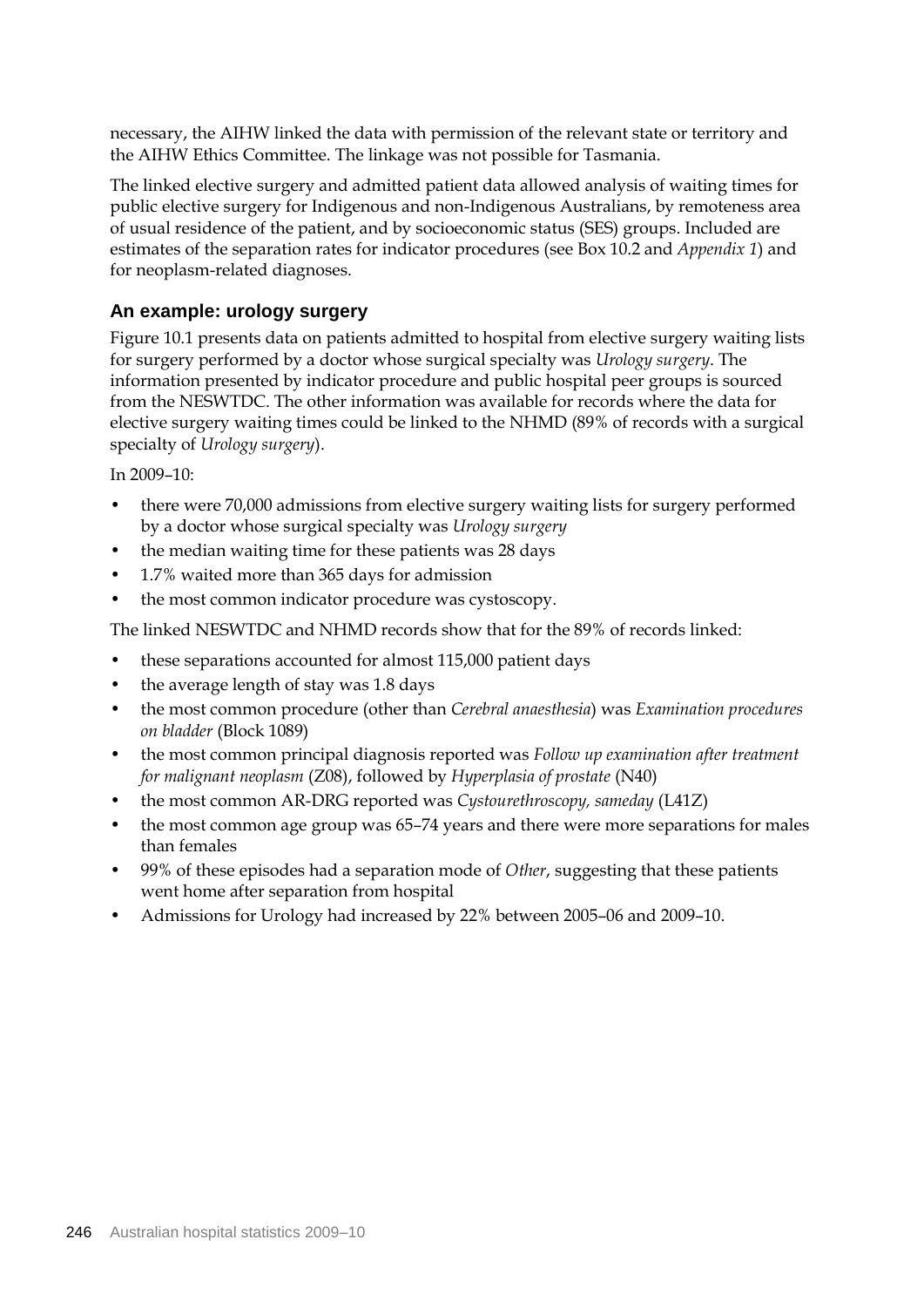

(a) These data are supplied to the National Hospital Morbidity Database.

(b) Separations for which the care type was reported as *Newborn* (without qualified days) and records for *Hospital boarders* and *Posthumous organ procurement* have been excluded. *Abbreviations:* ALOS—average length of stay; Cat—catastrophic; CC—complications and comorbidities; OR—operating room; W/O—without.

**Figure 10.1: Interrelationships of a specialty of surgeon (***Urology surgery***) with other data elements, elective surgery, public hospitals, 2009–10**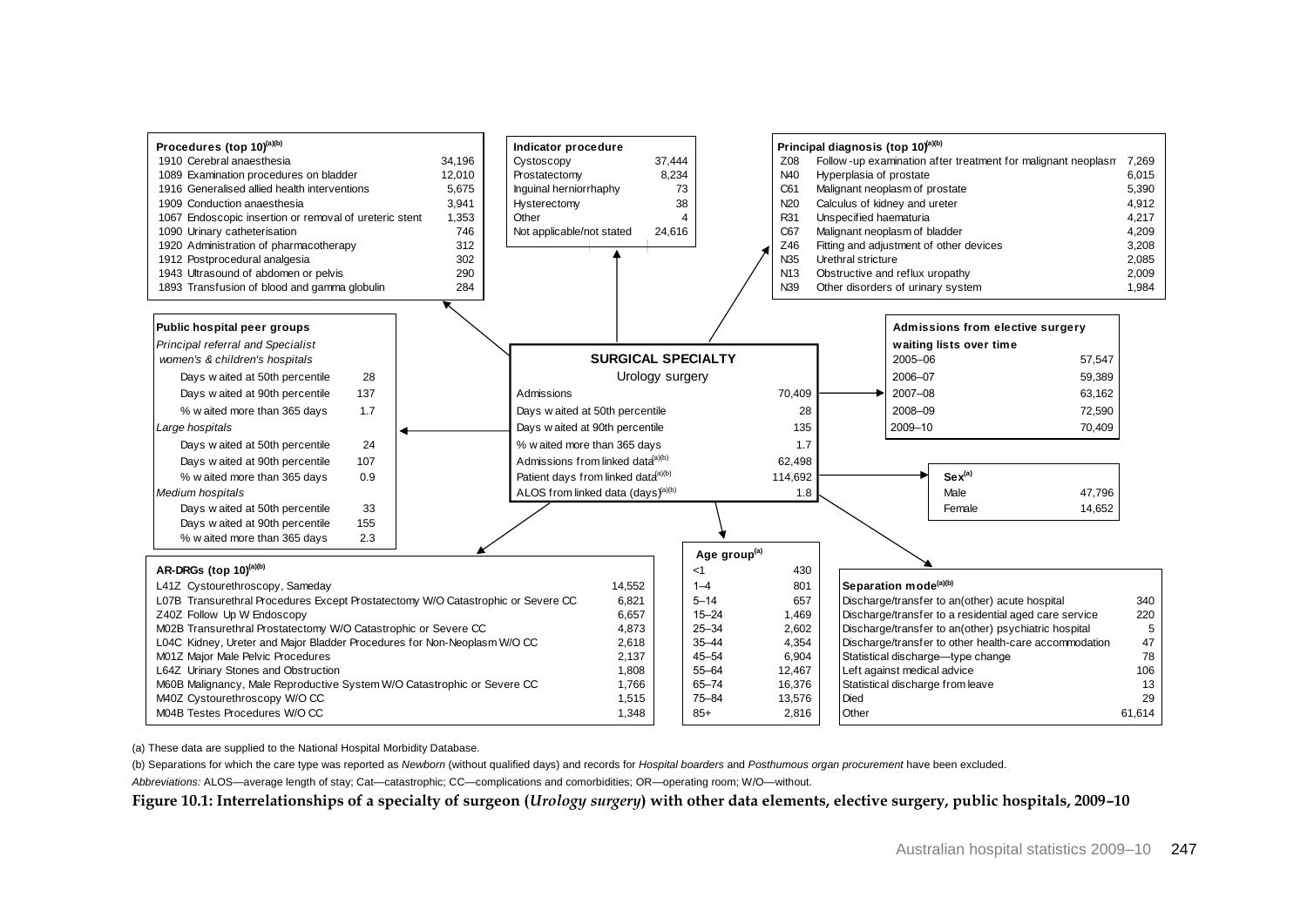## **Box 10.2: What are the limitations of the data?**

#### **Limitations of admitted patient care data**

- Limitations of the data on admitted patient care are presented in *Chapter 7* and *Appendix 1*.
- The quality of Indigenous status data in the NHMD is variable and these data should be used with caution. For more information on the quality of Indigenous status data see *Appendix 1*.

#### **Limitations of the elective surgery waiting times data**

*Coverage*

- The data collection covered most public hospitals that undertake elective surgery (see *Appendix 2*). Hospitals that were not included may not undertake elective surgery, may not have had waiting lists, or may have had different waiting list characteristics compared with reporting hospitals. Some smaller remote hospitals may have different patterns of service delivery compared with other hospitals because specialists providing elective surgery services visit these hospitals only periodically.
- For 2009–10, about 91% of public elective surgery admissions were performed by hospitals that also reported to the NESWTDC. This proportion varied by state and territory and also by hospital peer group. It ranged from 100% for New South Wales, Tasmania, the Australian Capital Territory and the Northern Territory to 69% in South Australia (see Table 3.3 of *Australian hospital statistics 2009–10: emergency department care and elective surgery waiting times* (*AHS: EDES)*, AIHW 2010c).
- The elective surgery waiting times data collection covers public hospitals only, however some patients treated in private hospitals under contract in Victoria and Tasmania were included.
- Methods to calculate waiting times have varied across states and territories and over time (see *Appendix 1*)
- From 2009–10, the data for the Albury Base Hospital was reported by the Victorian Department of Health as part of the Albury Wodonga Health Service. The Albury Wodonga Health Service was formed by the integration of Wodonga Regional Health Service in Victoria and acute services at the Albury Base Hospital in New South Wales. Data for Albury Base Hospital are therefore now included in statistics for Victoria whereas they were formerly reported by and included in statistics for New South Wales.
- In 2009–10 for patients who were admitted after being transferred from another hospital's waiting list, New South Wales, Queensland, South Australia and the Northern Territory reported the total time waited on all hospital waiting lists. This could have an effect of increasing the waiting times reported for overall removals for those jurisdictions relative to others. Queensland has indicated that it is uncommon for patients to be transferred from a waiting list managed by one public hospital to that managed by another. *(continued)*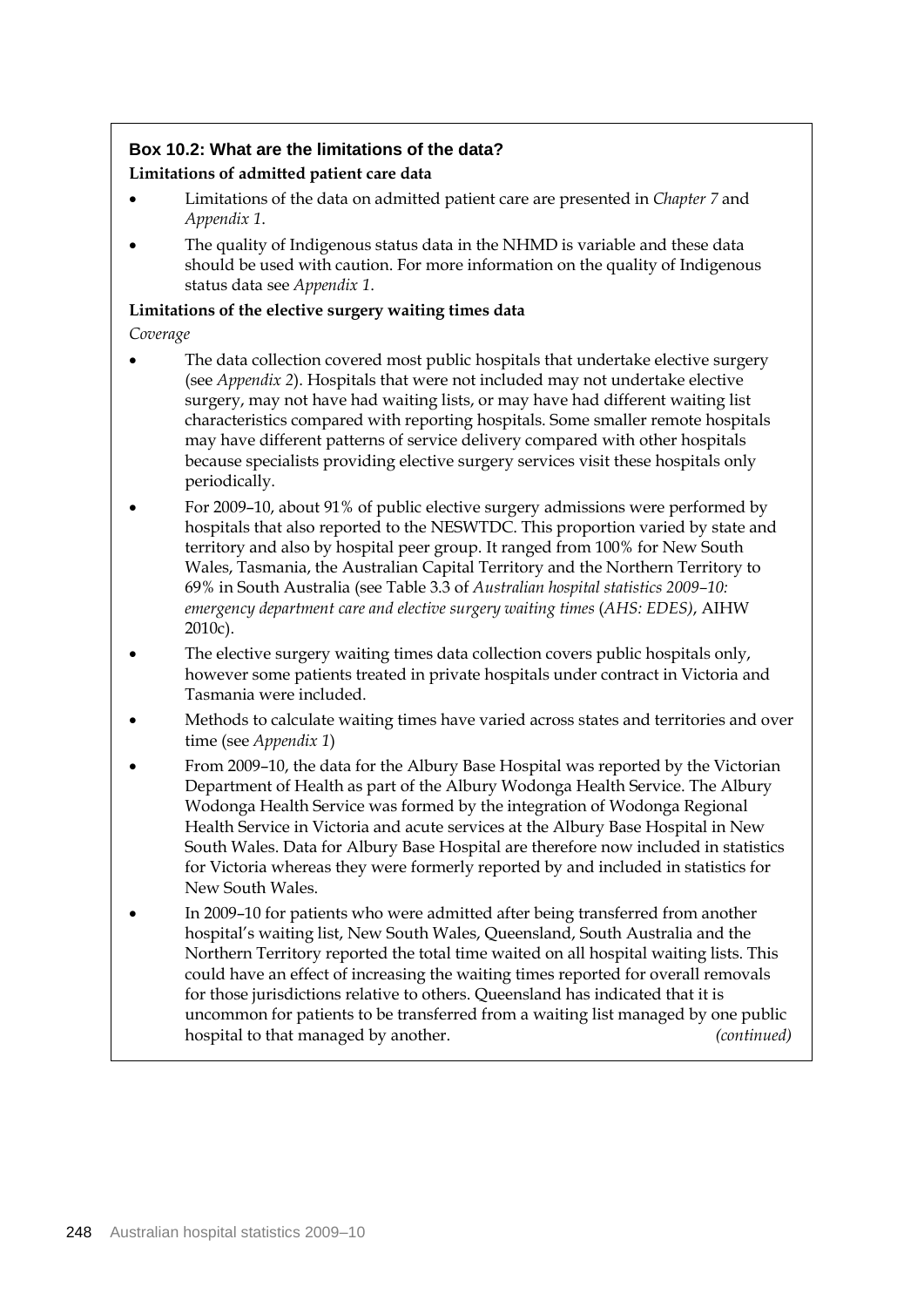## **Box 10.2 (continued)**

### **Limitations of the linked admitted patient care and elective surgery waiting times data**

For Tasmania, the linkage of admitted patient data with elective surgery waiting times data was not possible due to the implementation of a new information system in public hospitals.

Coverage of the linked data by remoteness area ranged from 62% in *Very remote* areas to 96% in *Major cities*. Coverage by socioeconomic status (SES) group ranged from 77% for the most disadvantaged group (1–Lowest) to 96% for the least disadvantaged group (5–Highest). These variations in coverage should be considered when interpreting the agestandardised rates presented below.

### **Box 10.3: What methods were used?**

### **Analyses of the NHMD and linked NHMD and NESWTDC data**

- Elective surgery separations, including *Public* and *Other elective surgery,* were defined as stated in Box 10.1.
- Separations for which the care type was reported as *Newborns* (without qualified days), and records for *Hospital boarders* and *Posthumous organ procurement* have been excluded.
- Separation rates are age standardised to the estimated resident population 30 June 2001 (see *Appendix 1*).
- Separation rate ratios are calculated as outlined in *Appendix 1*.

### **Analyses of NESWTDC**

Information on the number of days waited at the 50th and 90th percentiles by patients admitted from waiting lists for elective surgery, the proportion of patients waiting greater than 365 days, and the number of patients admitted is presented by public hospital peer group. Information is also included by the specialty of the surgeon who was to perform the elective surgery and by indicator procedure.

## **Admitted patient care data for elective surgery**

## **How has elective surgery activity changed over time?**

Between 2005–06 and 2009–10, total elective surgery separations increased from 1.6 million to nearly 1.9 million (Table 10.1). Over that period, there was a 3.6% average annual increase in overall elective surgery separations. While the number of separations per 1,000 population for *Public elective surgery* was relatively stable between 2005–06 and 2009–10, the rate for *Other elective surgery* rose by an average of 2.9% per year.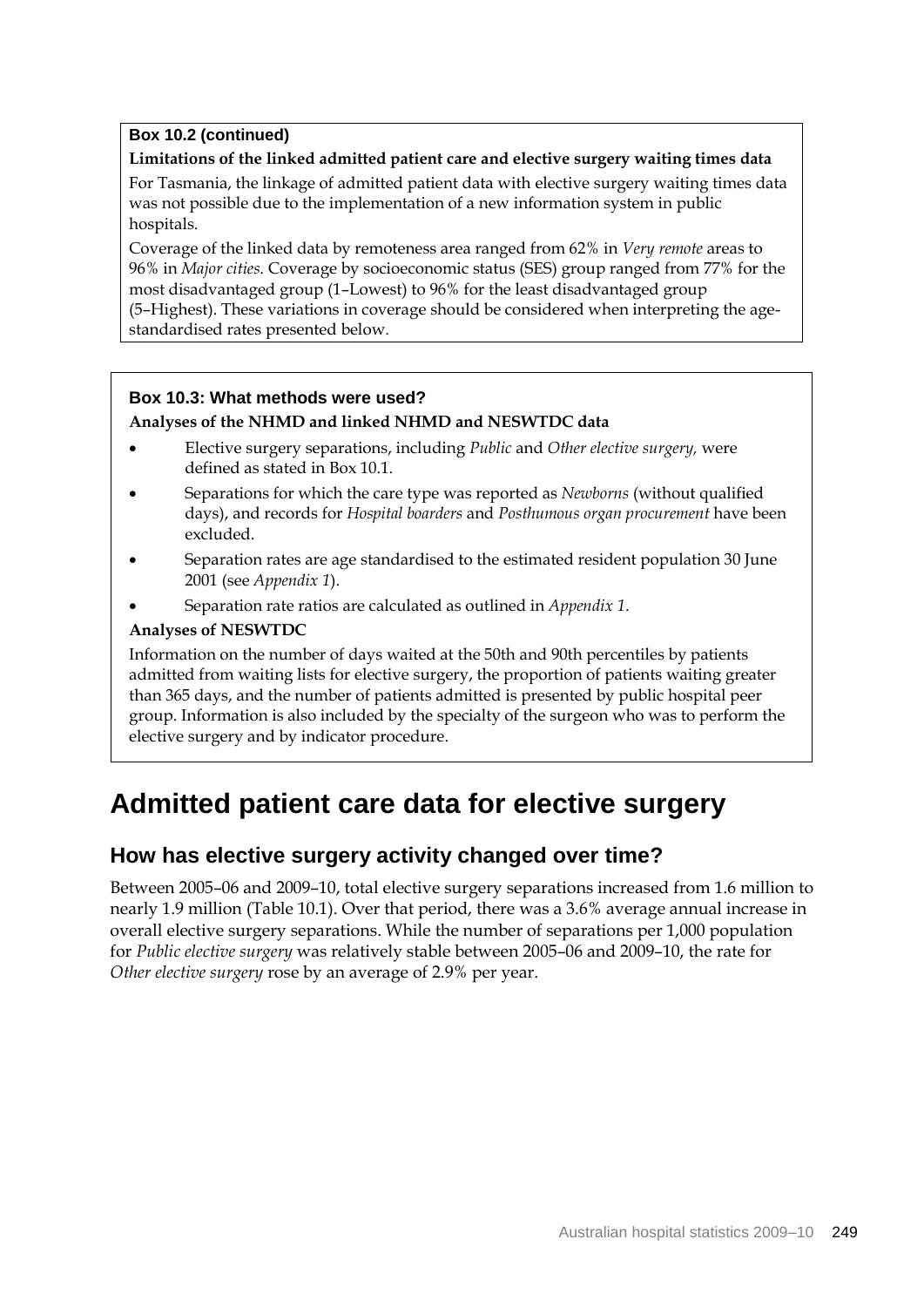|                                    |           |           |           |           |           | Change (per cent) |              |
|------------------------------------|-----------|-----------|-----------|-----------|-----------|-------------------|--------------|
|                                    |           |           |           |           |           | Ave               |              |
|                                    |           |           |           |           |           | since             | <b>Since</b> |
|                                    | 2005-06   | 2006-07   | 2007-08   | 2008-09   | 2009-10   | 2005-06           | 2008-09      |
| <b>Public Elective surgery</b>     |           |           |           |           |           |                   |              |
| Separations                        | 622,686   | 622,458   | 627,924   | 649,837   | 660,552   | 1.5               | 1.6          |
| Separations per 1000 population    | 30.3      | 29.8      | 29.6      | 30.0      | 29.8      | $-0.4$            | $-0.7$       |
| <b>Other Elective surgery</b>      |           |           |           |           |           |                   |              |
| Separations                        | 1,002,432 | 1,046,268 | 1,112,104 | 1,140,726 | 1,214,346 | 4.9               | 6.5          |
| Separations per 1000 population    | 48.8      | 50.1      | 52.4      | 52.7      | 54.8      | 2.9               | 4.0          |
| <b>All Elective surgery</b>        |           |           |           |           |           |                   |              |
| <b>Separations</b>                 | 1.625.118 | 1,668,726 | 1,740,028 | 1.790.563 | 1.874.898 | 3.6               | 4.7          |
| Separations per 1000<br>population | 79.1      | 79.9      | 81.9      | 82.7      | 84.6      | 1.7               | 2.3          |

#### **Table 10.1: Separations for public and other elective surgery, 2005–06 to 2009–10**

(a) Rates are directly age-standardised to the Australian population as at 30 June each year. The Australian population as at 30 June 2001 is used as the reference population.

*Note:* See boxes 10.1, 10.2 and 10.3 for notes on definitions of elective surgery, data limitations and methods.

*Source:* National Hospital Morbidity Database.

## **How much activity was there in 2009–10?**

In 2009–10, the separation rate for *Public elective surgery* varied from 25.5 per 1,000 population in the Northern Territory to 39.0 per 1,000 in South Australia (Table 10.2). The separation rate for *Other elective surgery* ranged from 24.3 per 1,000 in the Northern Territory to 60.2 per 1,000 in South Australia.

| Table 10.2: Separation statistics for public and other elective surgery, states and territories, 2009-10 |  |
|----------------------------------------------------------------------------------------------------------|--|
|                                                                                                          |  |

|                                           | <b>NSW</b> | Vic     | Qld     | WA      | <b>SA</b> | Tas    | <b>ACT</b> | <b>NT</b> | <b>Total</b> |
|-------------------------------------------|------------|---------|---------|---------|-----------|--------|------------|-----------|--------------|
| <b>Public Elective surgery</b>            |            |         |         |         |           |        |            |           |              |
| Separations                               | 186.305    | 200.697 | 115.797 | 64.467  | 63.656    | 14,323 | 9.498      | 5,809     | 660,552      |
| Separations per 1000<br>population        | 25.9       | 36.5    | 25.9    | 28.4    | 39.0      | 28.3   | 26.8       | 25.5      | 29.8         |
| <b>Other Elective surgery</b>             |            |         |         |         |           |        |            |           |              |
| Separations                               | 373.595    | 299.390 | 260.507 | 129,580 | 98.422    | 30.035 | 17,294     | 5.523     | 1,214,346    |
| Separations per 1000<br>population        | 51.9       | 54.5    | 58.2    | 57.1    | 60.2      | 59.4   | 48.7       | 24.3      | 54.8         |
| <b>All Elective surgery</b>               |            |         |         |         |           |        |            |           |              |
| <b>Separations</b>                        | 559,900    | 500,087 | 376,304 | 194.047 | 162,078   | 44.358 | 26.792     | 11.332    | 1,874,898    |
| <b>Separations per</b><br>1000 population | 77.9       | 91.0    | 84.1    | 85.5    | 99.2      | 87.8   | 75.5       | 49.8      | 84.6         |

(a) Separation rates were age-standardised to the estimated resident population as at 30 June 2001, as detailed in *Appendix 1*.

*Note:* See boxes 10.1, 10.2 and 10.3 for notes on definitions of elective surgery, data limitations and methods.

*Source:* National Hospital Morbidity Database.

*Abbreviation:* Ave—average.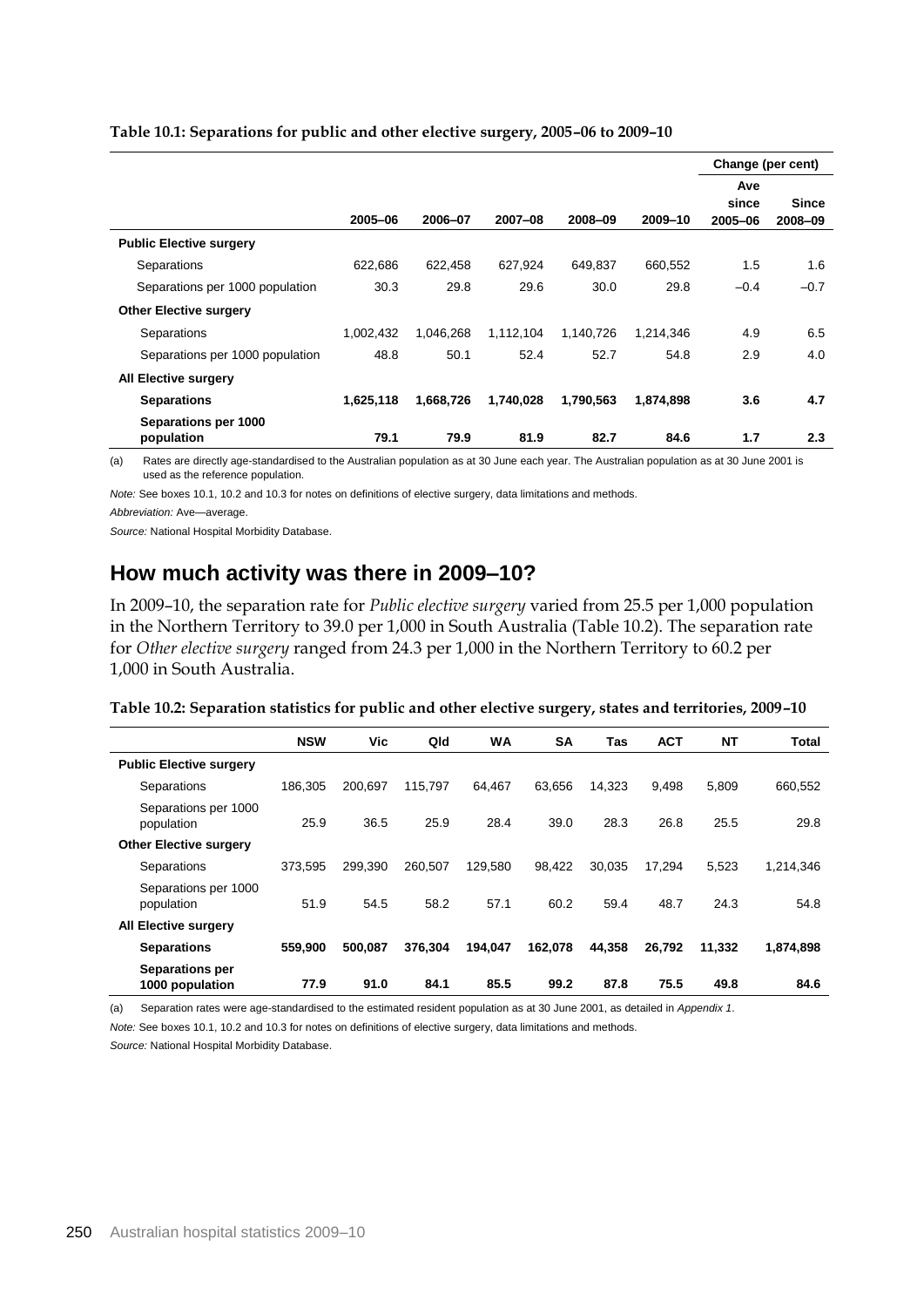## **Who used these services?**

Separation rates for elective surgery are one measure of access to elective surgery and can provide indications of whether access is equitable for different population sub-groups. In this section, the rates are presented by the remoteness area of usual residence, by socioeconomic status (SES) group and Indigenous status.

## **Aboriginal and Torres Strait Islander people**

Excluding data for Tasmania, the Australian Capital Territory, and private hospitals in the Northern Territory, there were nearly 18,000 separations for elective surgery in 2009–10 for *Indigenous Australians*. Over 86% of these separations were for *Public elective surgery*. The overall rate of separations for elective surgery for *Indigenous Australians* was 35 per 1,000 population, about 55% of the rate for *Other Australians* (63 per 1,000).

The separation rate for *Public elective surgery* for *Indigenous Australians* (30 per 1,000 population) was about 35% higher than the rate for *Other Australians* (22 per 1,000). The separation rate for *Other elective surgery* for *Other Australians* (41 per 1,000) was markedly higher than the rate for *Indigenous Australians* (5 per 1,000) (Figure 10.2).

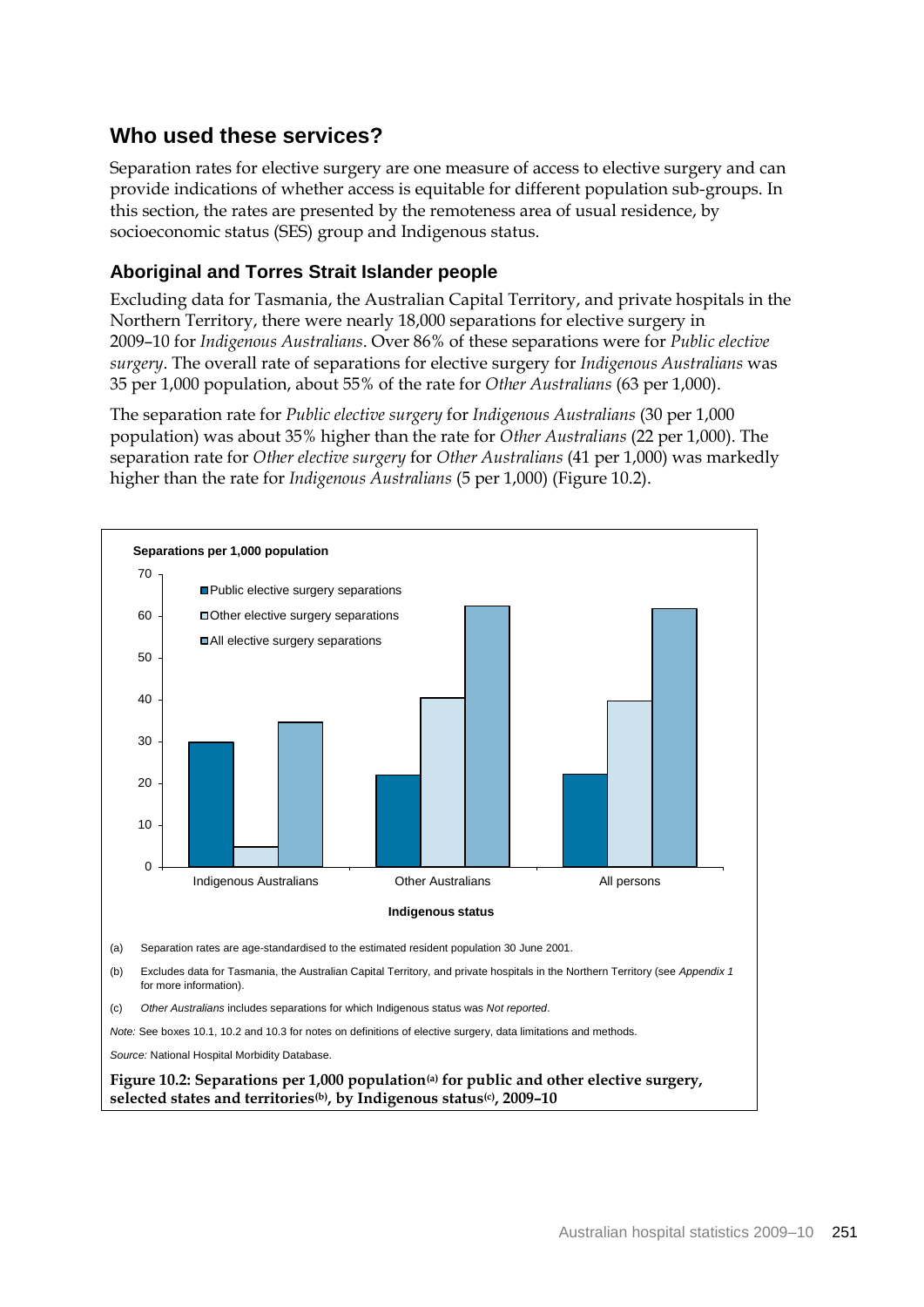## **Remoteness area of usual residence**

The overall separation rate for elective surgery was highest for those living in *Inner regional* areas (85 per 1,000 population) and decreased with increased remoteness to 55 per 1,000 in *Very remote* areas (Figure 10.3).

The rate of *Public elective surgery* separations was lowest for those living in *Major cities* (26 per 1,000) and highest for those living in *Remote areas* (38 per 1,000). The separation rate for *Other elective surgery* was highest for those living in *Major cities* (56 per 1,000 population) and decreased with increasing remoteness to 23 per 1,000 for *Very remote* areas. This may reflect variations in the availability of private hospital services in the more remote areas of Australia.



*Source:* National Hospital Morbidity Database.

**Figure 10.3: Separations per 1,000 population(a) for public and other elective surgery, by remoteness area of usual residence, 2009–10**

## **Socioeconomic status**

Figure 10.4 presents separation rates per 1,000 population for elective surgery by SES group (see *Appendix 1*). There was some variation in both public and other elective surgery separations rates.

In 2009–10, the elective surgery separation rate was highest for people living in areas classified as being in the highest SES group (92 per 1,000 population) and tended to decrease with increasing disadvantage to 82 per 1,000 population for people living in areas classified in the lowest SES group.

The separation rate for *Public elective surgery* separations was lowest for people living in areas classified as being in the highest SES group (18 per 1,000 population) and highest for those classified to the lowest SES group (40 per 1,000). The separation rate for *Other elective surgery*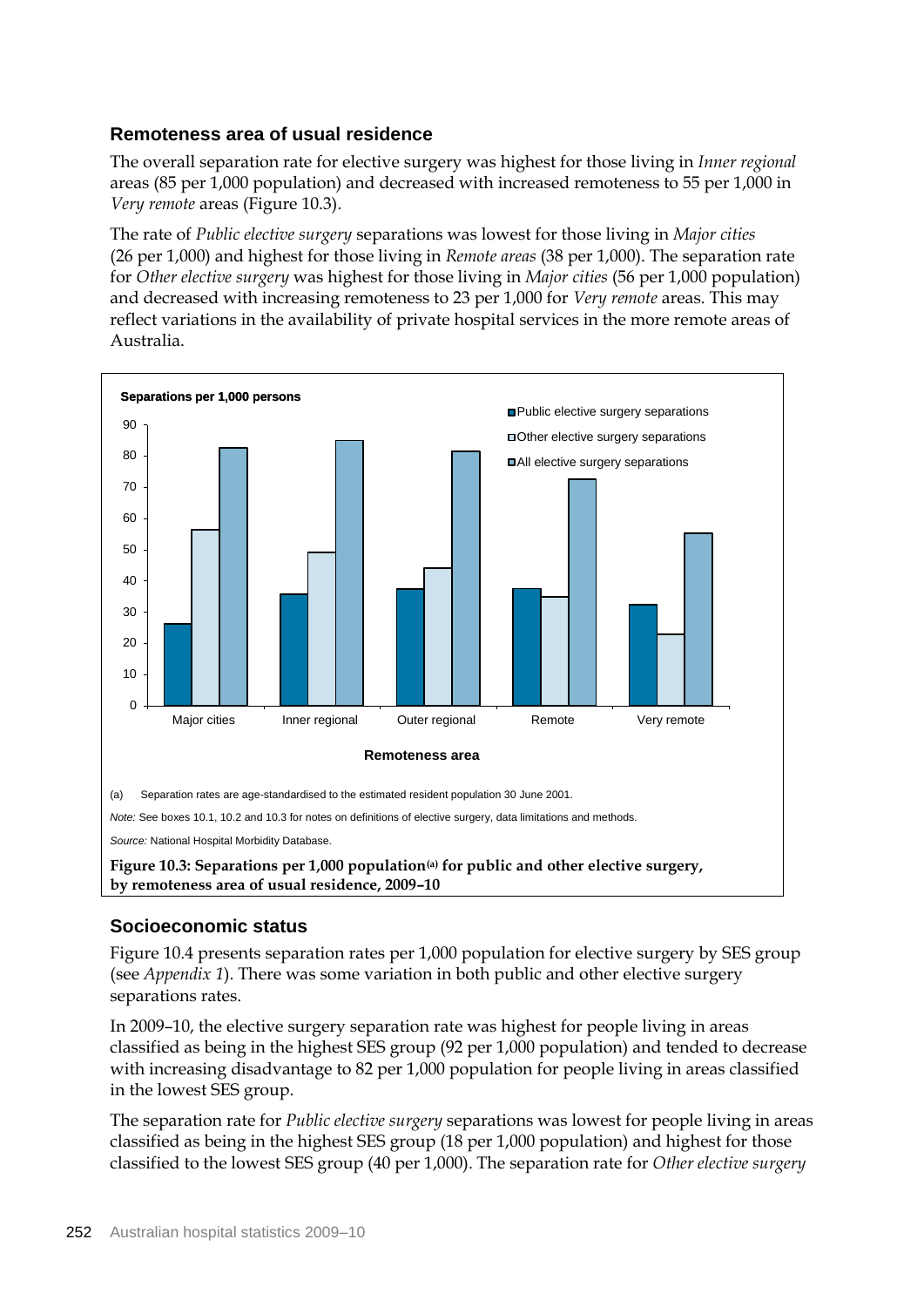was highest for the highest SES group (75 per 1,000) and decreased to 41 per 1,000 for the lowest SES group.



## **Waiting times data for elective surgery**

This section includes information sourced from the NESWTDC and the linked data sourced from the NHMD. The linked data does not include data for Tasmania.

## **How has activity changed over time?**

Between 2005–06 and 2009–10, the number of admissions for elective surgery from waiting lists increased by an annual average of 2.0% (Table 10.3). However, there was also a rise in the proportion of public elective surgery reported in the NESWTDC over that period, from 88% to 91%, which should be taken into account in interpreting the change.

Over the same period, the proportion of admissions for hospitals in the *Principal referral* and *Specialist women's and children's hospitals* peer group increased from 69% to 73% of admissions from elective surgery waiting lists.

The period from 2007–08 to 2009–10 includes the period in which the Elective Surgery Waiting List Reduction Plan was implemented by the Australian Government and the states and territories.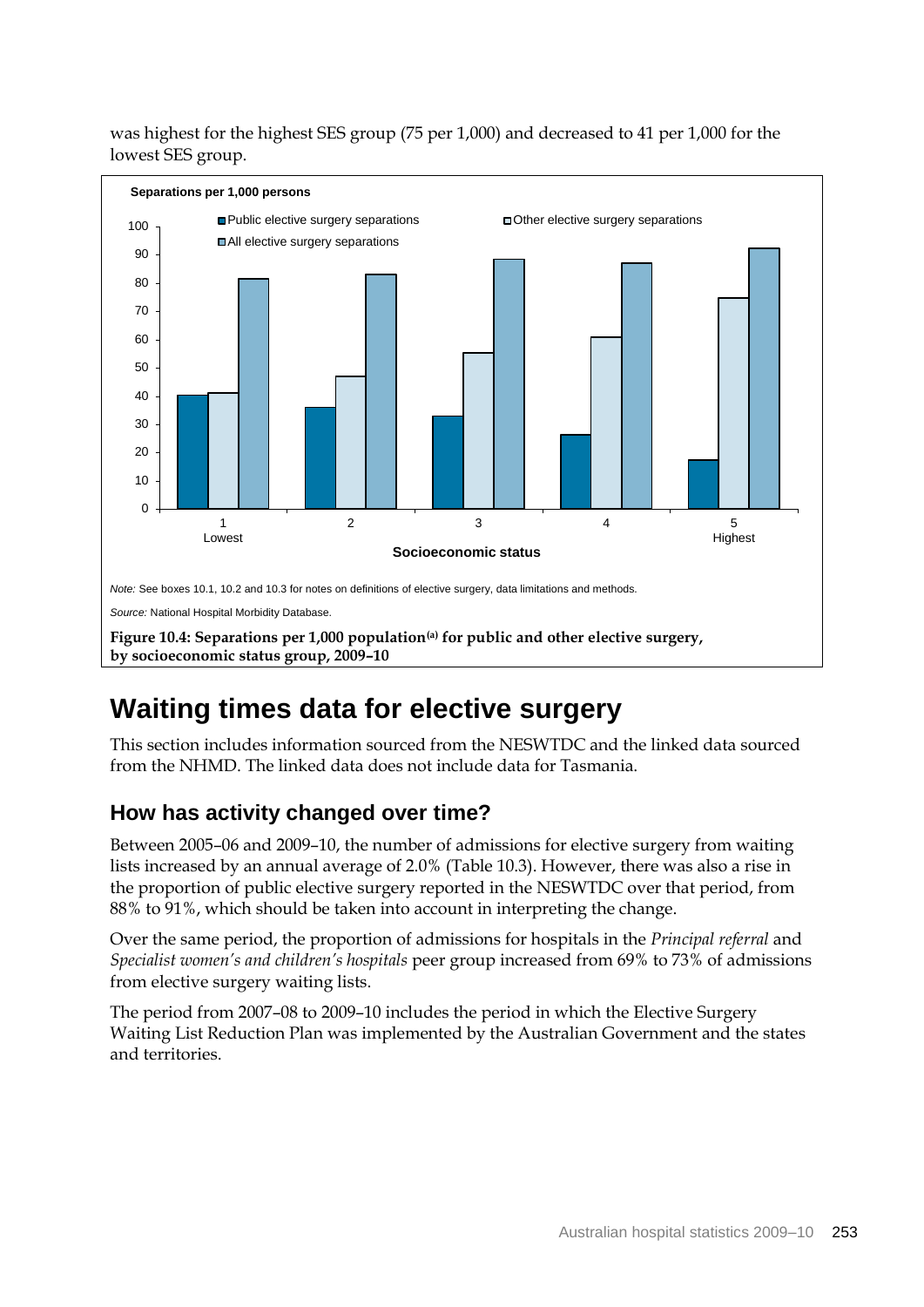|                                                                       |         |         |         |         |         |                         | Change (per cent)       |
|-----------------------------------------------------------------------|---------|---------|---------|---------|---------|-------------------------|-------------------------|
|                                                                       | 2005-06 | 2006-07 | 2007-08 | 2008-09 | 2009-10 | Ave<br>since<br>2005-06 | <b>Since</b><br>2008-09 |
| Principal referral and Specialist women's and<br>children's hospitals |         |         |         |         |         |                         |                         |
| Number of reporting hospitals                                         | 78      | 81      | 82      | 84      | 85      | 1.8                     | 1.2                     |
| Estimated proportion of<br>surgical separations (%)                   | 100     | 100     | 100     | 100     | 100     | 0.0                     | 0.0                     |
| Number of admissions                                                  | 386,203 | 394,831 | 401,518 | 431,675 | 445,239 | 3.6                     | 3.1                     |
| Large hospitals                                                       |         |         |         |         |         |                         |                         |
| Number of reporting hospitals                                         | 34      | 30      | 35      | 32      | 36      | 1.4                     | 12.5                    |
| Estimated proportion of<br>surgical separations (%)                   | 83      | 81      | 84      | 87      | 87      | 1.1                     | $-0.5$                  |
| Number of admissions                                                  | 97,816  | 88.433  | 96.468  | 91,766  | 98.015  | 0.1                     | 6.8                     |
| <b>Medium hospitals</b>                                               |         |         |         |         |         |                         |                         |
| Number of reporting hospitals                                         | 51      | 50      | 51      | 51      | 46      | $-2.5$                  | $-9.8$                  |
| Estimated proportion of<br>surgical separations (%)                   | 64      | 63      | 62      | 62      | 58      | $-2.0$                  | $-6.3$                  |
| Number of admissions                                                  | 63,641  | 63,658  | 59,083  | 62,815  | 56,936  | $-2.7$                  | $-9.4$                  |
| <b>Total</b>                                                          |         |         |         |         |         |                         |                         |
| <b>Number of reporting</b><br>hospitals                               | 192     | 191     | 192     | 193     | 192     | 0.0                     | $-0.5$                  |
| <b>Estimated proportion of</b><br>surgical separations (%)            | 89      | 88      | 89      | 90      | 91      | 0.5                     | 1.4                     |
| <b>Number of admissions</b>                                           | 556,951 | 556,770 | 565,501 | 595,009 | 609,089 | 2.3                     | 2.4                     |
| Admissions per 1,000<br>population                                    | 27.1    | 26.7    | 26.6    | 27.5    | 27.5    | 0.4                     | 0.0                     |

**Table 10.3: Estimated coverage statistics for patients admitted from waiting lists for elective surgery, by public hospital peer group, states and territories, 2005–06 to 2009–10**

*Note:* See boxes 10.1, 10.2 and 10.3 for notes on definitions of elective surgery, data limitations and methods.

*Abbreviation:* Ave—average.

*Source:* National Elective Surgery Waiting Times Data Collection.

## **How much activity was there in 2009–10?**

Figure 10.5 shows the movement of patients on and off waiting lists in 2009–10. In 2009–10, there were almost 684,000 additions to elective surgery waiting lists and 711,000 removals from elective surgery waiting lists. Removals included patients who were admitted for the procedure they were waiting for, or were removed for other reasons. For more information, see Table 3.8 in *AHS: EDES* (AIHW 2010c).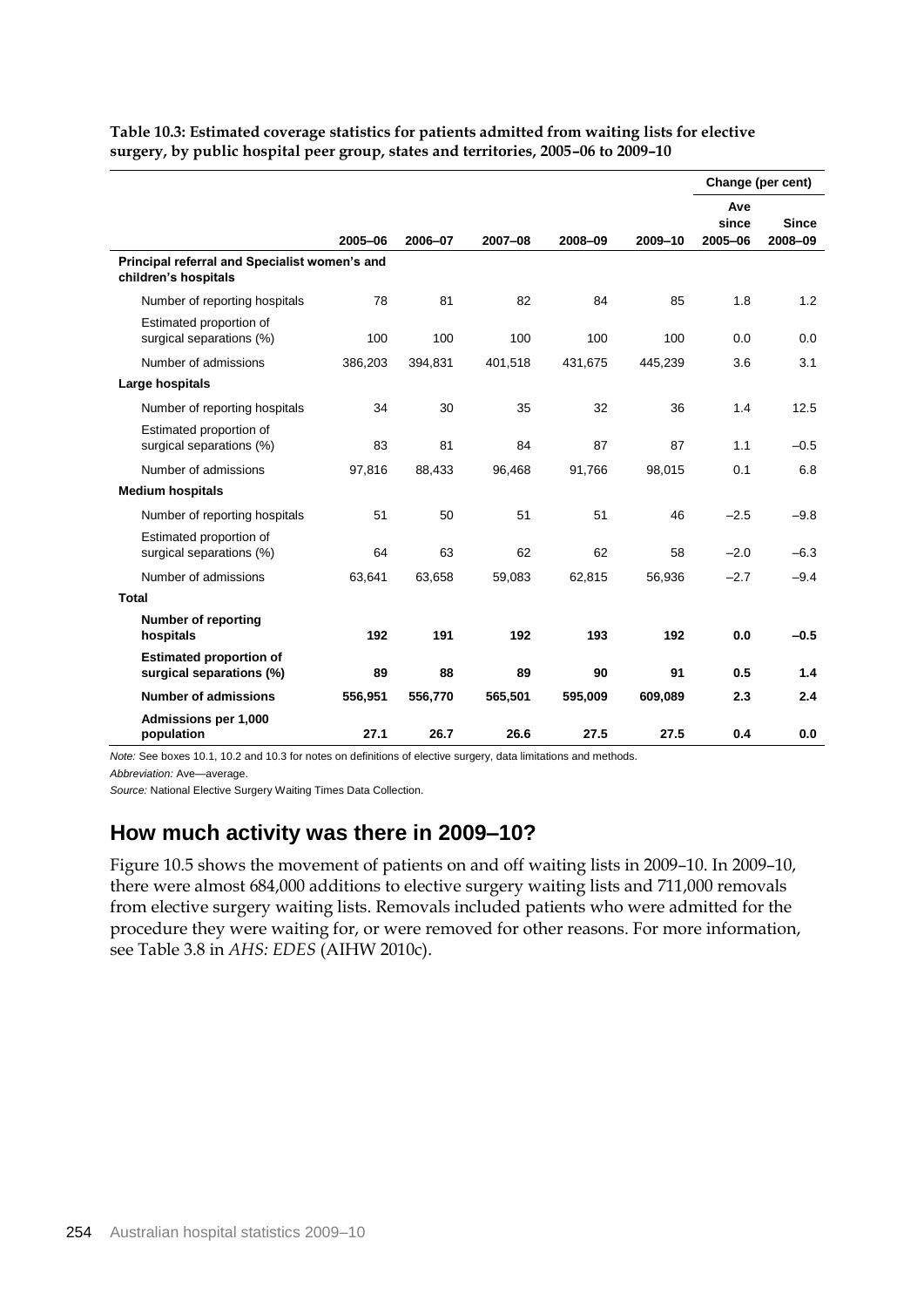

## **Who used these services?**

Analysis of the linked NHMD and ESWTDC data provides an opportunity to understand how elective surgery activity for people admitted from waiting lists varied across population groups. The data in this section are presented by indicator procedure.

## **Aboriginal and Torres Strait Islander people**

The SRRs presented in Figure 10.6 compare the standardised separation rates for *Indigenous Australians* to the rates for *Other Australians*. An SRR greater than 1.0 indicates that *Indigenous Australians* had a higher separation rate for the indicator procedure than *Other Australians* admitted for elective surgery from elective surgery waiting lists.

For 10 of the 15 indicator procedures, the data suggest that the rates for *Indigenous Australians* were markedly different from the rates for *Other Australians*. The rates were not significantly different for *Haemorrhoidectomy, Inguinal herniorrhaphy, Prostatectomy, Total hip replacement* and *Varicose vein stripping and ligation*.

The highest SRRs were reported for *Myringoplasty* (6.6) and *Coronary artery bypass graft* (4.3). *Indigenous Australians* had lower SRRs for *Septoplasty* and *Varicose veins stripping and ligation*.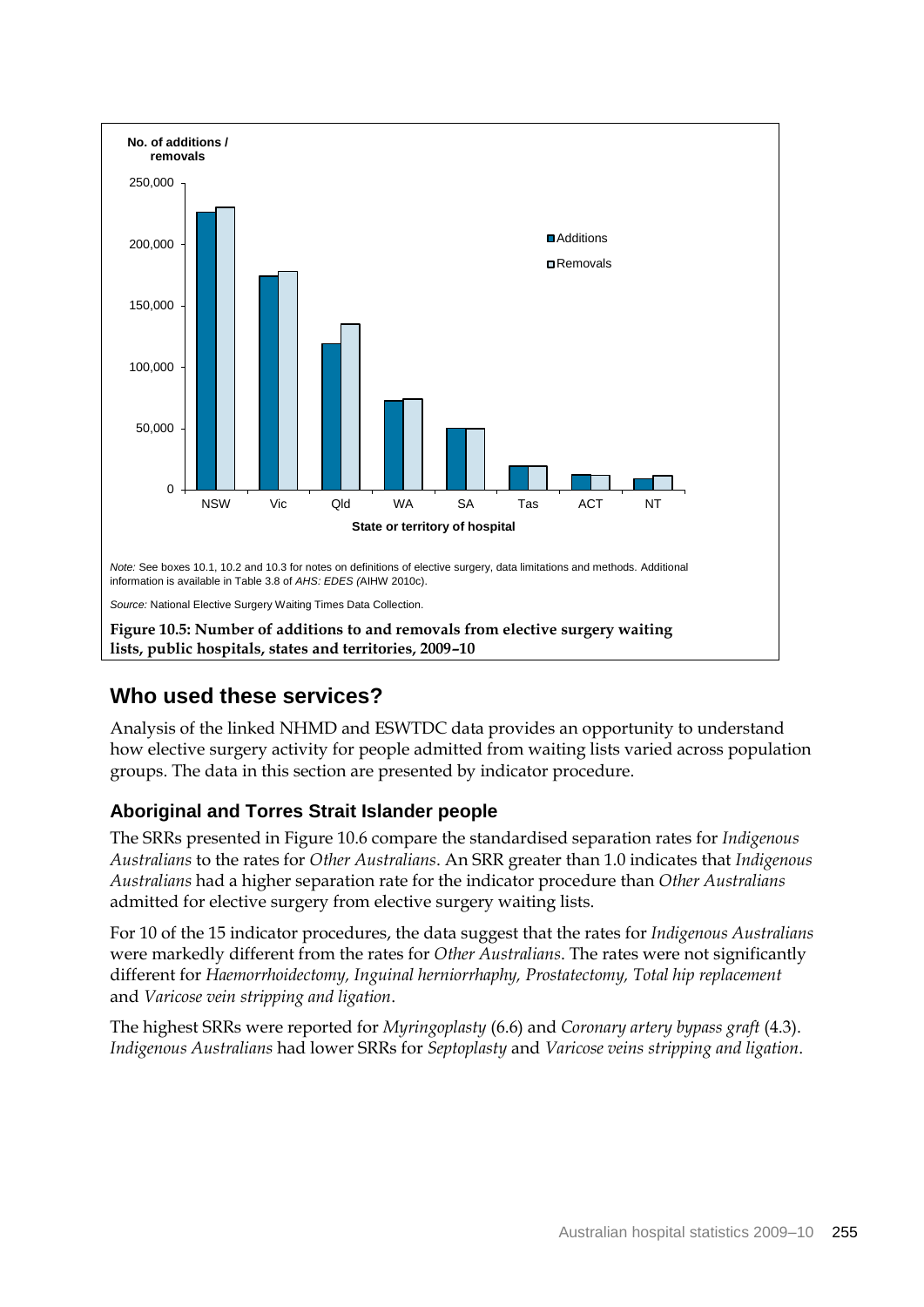

**and Indigenous status, public hospitals, selected states and territories(b), 2009–10**

### **Remoteness area**

Figure 10.7 presents standardised separation rate ratios by indicator procedure and remoteness area. The SRR for *Coronary artery bypass graft* for people living in *Very remote* areas was about 3 times the national rate.

## **Socioeconomic status**

The greatest variation in SRRs by socioeconomic status were for *Myringoplasty*, with the SRRs ranging from 1.8 for people living in areas classified as being in the lowest SES group (about 80% higher than the overall rate) to 0.5 for the highest SES group (about 50% lower than the overall rate). The SRRs for *Cataract extraction* were more evenly distributed among socioeconomic groups, with people living in areas classified as being in the lowest SES group having separation rates about 10% higher than the overall rate, and those in the highest SES group having separation rates about 40% lower than the overall rate (Figure 10.8).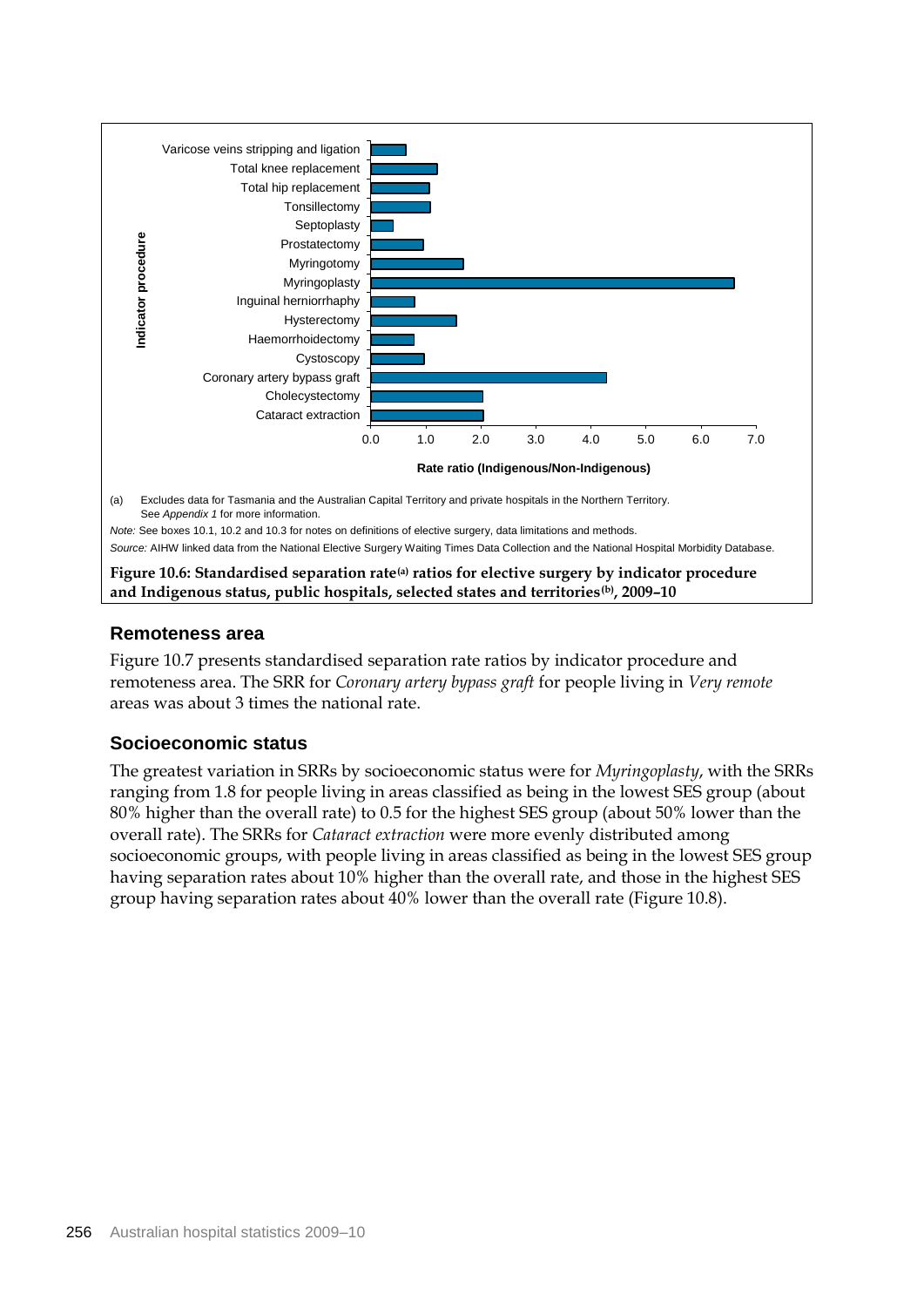

**Figure 10.7: Standardised separation rate ratios for elective surgery for selected indicator procedures, by remoteness area of usual residence, public hospitals, 2009–10**

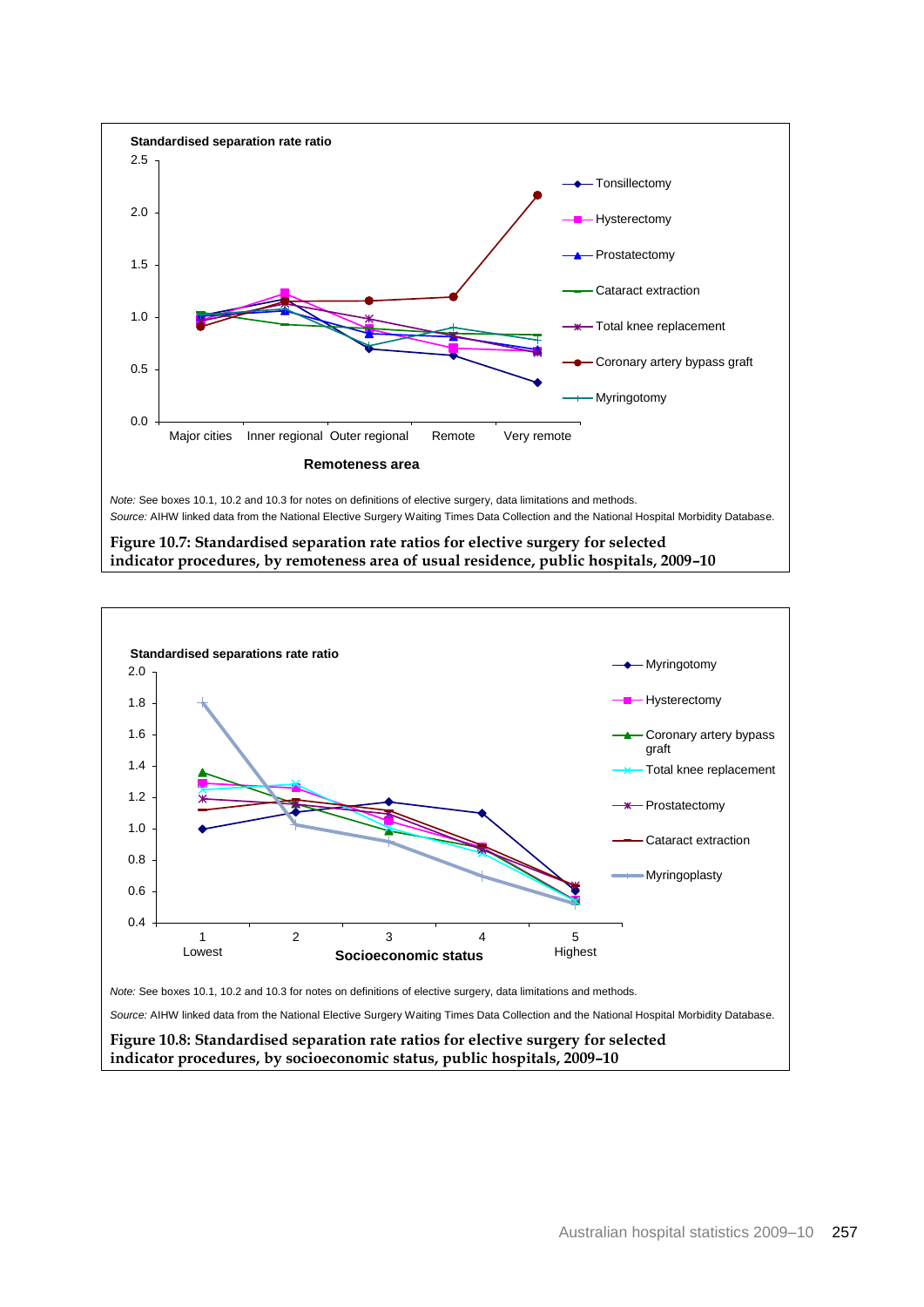## **How long did people wait for care?**

Table 3.3 of *AHS: EDES* (AIHW 2010c) presents information on:

- the number of days waited at the 50th and 90th percentiles by patients admitted from waiting lists for elective surgery
- the proportion of patients who waited greater than 365 days
- the number of patients admitted by public hospital peer group.

Information is also included by the specialty of the surgeon who performed the elective surgery and by indicator procedure (tables 3.9 and 3.10, *AHS: EDES* (AIHW 2010c)).

## **How did waiting times for care change over time?**

Overall the median waiting times for elective surgery increased from 32 days in 2005–06 to 36 days in 2009–10. The days waited at the 90th percentile increased from 237 days to 247 days during the same period. In contrast, the proportion of patients who waited greater than 365 days to be admitted decreased from 4.6% in 2005–06 to 3.6% in 2009–10.

Waiting time statistics for patients admitted from waiting lists, by public hospital peer group, 2005–06 to 2009–10, are published in Tables 3.1 and 3.2 of *AHS: EDES* (AIHW 2010c)*.*

## **How did waiting times vary by reason for removal from waiting lists?**

Waiting time statistics for patients removed from waiting lists for elective surgery by reason for removal are published in Table 3.8 of *AHS: EDES* (AIHW 2010c)*.*

Overall, the reason for removal with the shortest median waiting time in 2009–10 was *Emergency admission* (3 days) and the longest median waiting time was for *Not contactable/ died* (175 days).

As was the case with median waiting times, the reason for removal with the shortest waiting time by which 90% of patients were removed was *Emergency admission* (80 days) and the reason for removal with the longest waiting time was *Not contactable/died* (464 days). The length of time by which 90% of patients were removed from waiting lists varied substantially between states and territories in most categories.

In 2009–10, the reason for removal with the lowest proportion of patients who waited more than 365 days before removal was *Emergency admission* (1.0%) and the category with the highest proportion was *Not contactable/died* (18.8%).

## **How did waiting times vary across public hospital peer groups?**

Overall, the median waiting time for patients who were admitted from waiting lists was 36 days in 2009–10. In 2009–10, the median waiting time for patients admitted from waiting lists for hospitals in the *Principal referral and specialist women's and children's hospitals* peer group (33 days) was shorter than for the *Large hospitals* (42 days) and *Medium hospitals* peer groups (43 days) (Figure 10.9).

## **How did waiting times vary across states and territories?**

In 2009–10, the median waiting time ranged from 27 days in Queensland to 73 days in the Australian Capital Territory (Figure 10.10). More information on elective surgery waiting times by peer group for states and territories is published in Table 3.3 of *AHS: EDES* (AIHW 2010c).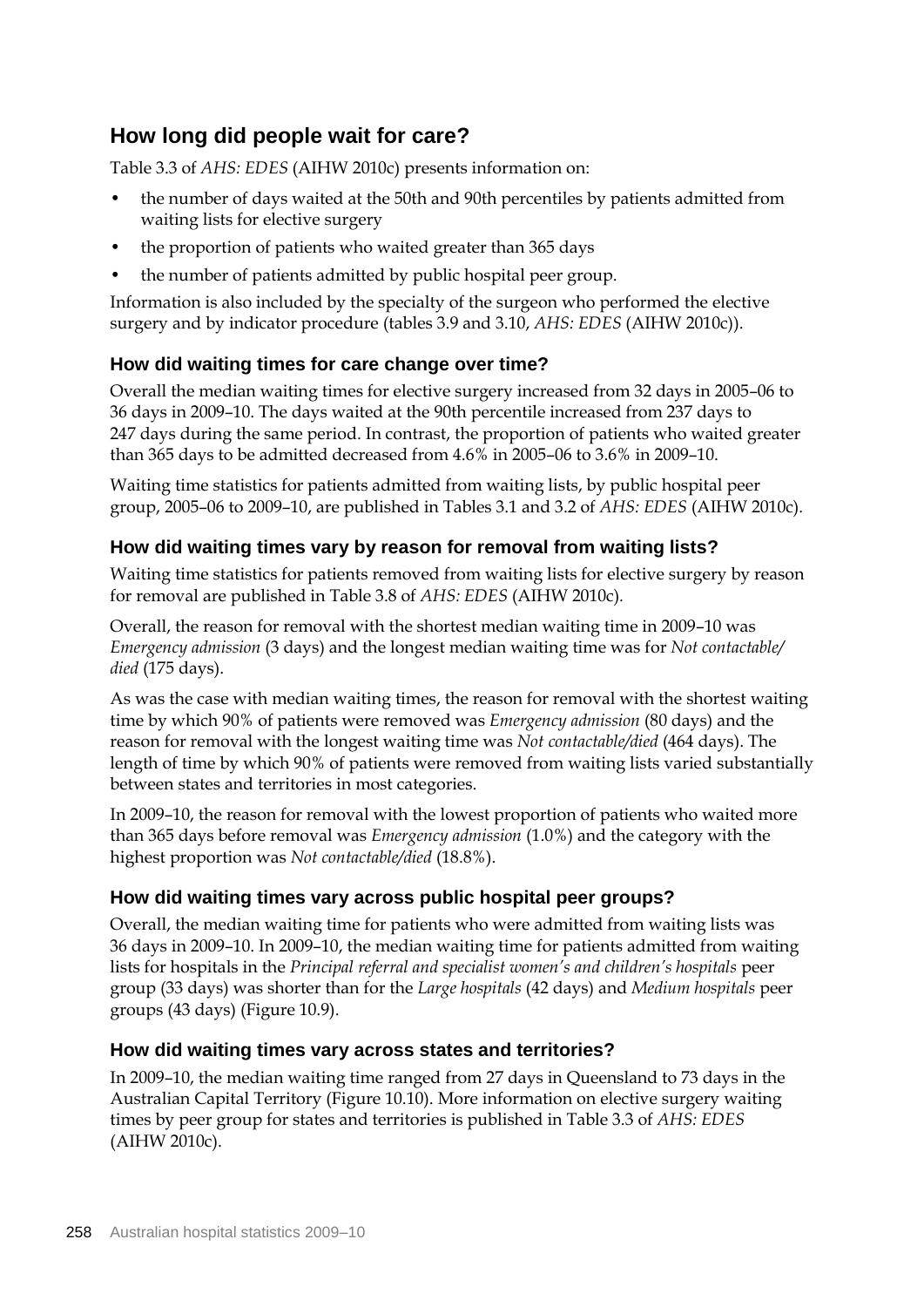

*Source:* National Elective Surgery Waiting Times Data Collection.





*Note:* See boxes 10.1, 10.2 and 10.3 for notes on definitions of elective surgery, data limitations and methods. Additional information by state and territory is available in Table 3.3 of *AHS: EDES* (AIHW 2010c).

*Source:* National Elective Surgery Waiting Times Data Collection.

**Figure 10.10: Median waiting time for elective surgery, states and territories, public hospitals, 2009–10**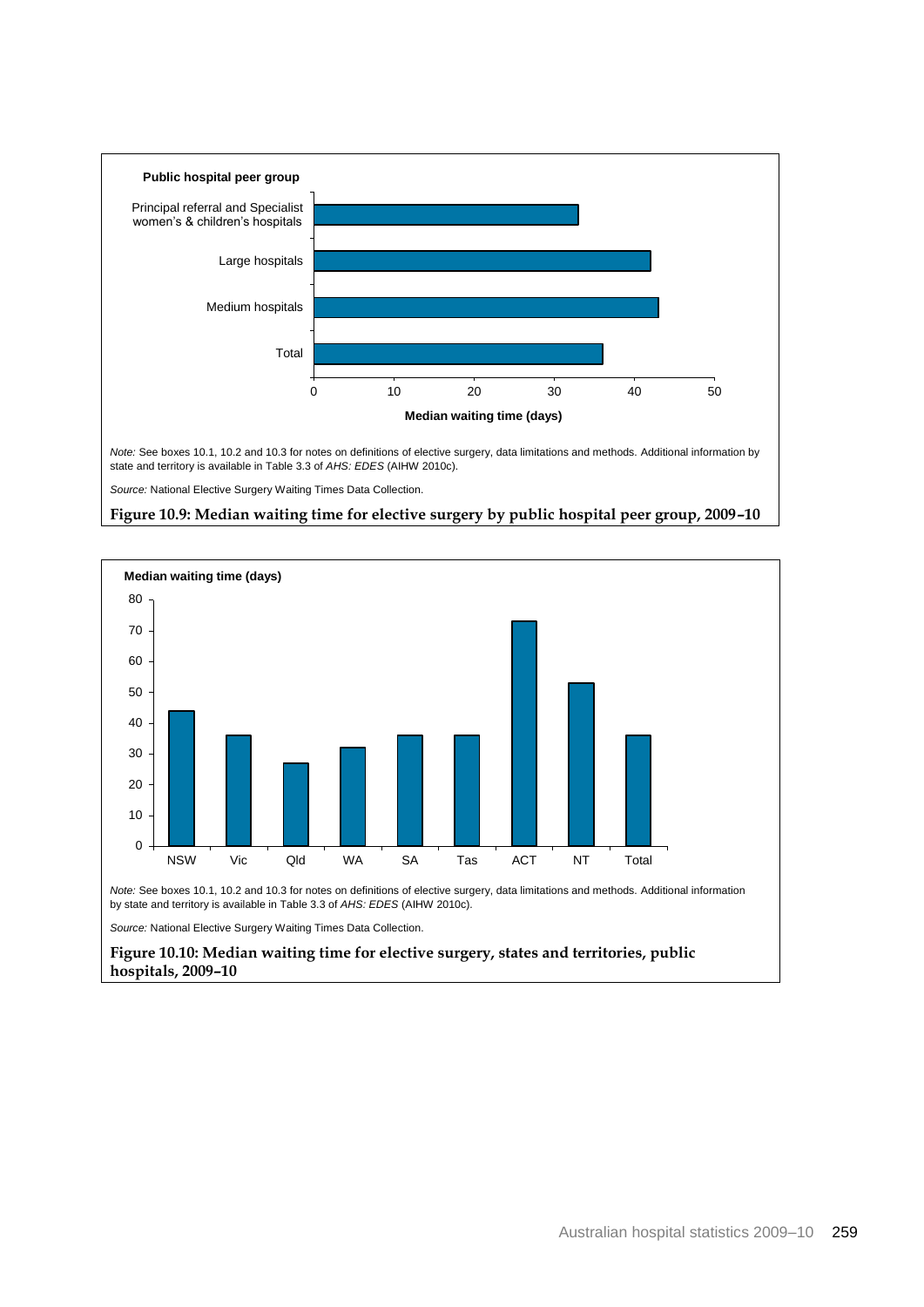The proportion of patients waiting more than 365 days differed substantially among states and territories in 2009–10. Overall, it ranged from 1.1% in South Australia to 9.5% in the Australian Capital Territory (Figure 10.11).



## **How did waiting times vary by specialty of surgeon?**

The **specialty of the surgeon** describes the area of clinical expertise held by the doctor who was to perform the elective surgery.

Table 10.4 shows the number of admissions from waiting lists, the distribution of days waited and the proportion of admissions for people who waited more than 365 days in 2009–10. These data are presented by the specialty of the surgeon who performed the surgery.

*Ophthalmology*; *Ear, nose and throat surgery* and *Orthopaedic surgery* were the surgical specialties with the longest median waiting times in 2009–10 (70 days, 63 days and 62 days, respectively). *Cardio-thoracic surgery* had the shortest median waiting time (14 days) (Table 10.4).

*Orthopaedic surgery* and *Ear, nose and throat surgery* were the specialties with the highest proportion of patients who waited more than 365 days to be admitted (7.9% and 6.8%, respectively). *Cardio-thoracic surgery* had the lowest proportion of patients who waited more than 365 days (0.4%).

There was marked variation among the states and territories in the proportion of patients who waited more than 365 days to be admitted for some surgical specialties. For more information, see *AHS: EDES* Table 3.10 (AIHW 2010c).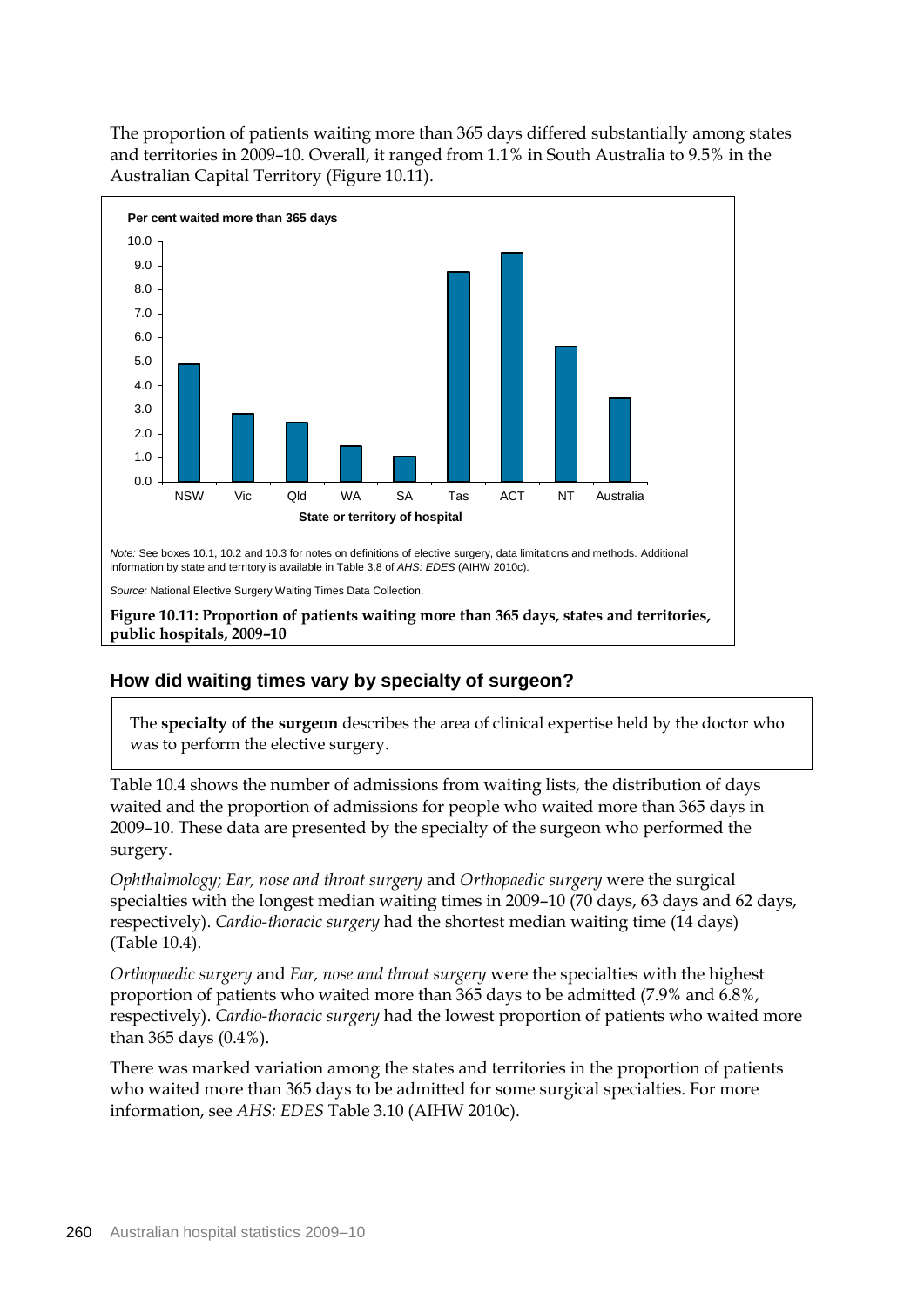| <b>Surgical specialty</b>  | <b>Admissions</b> | Days waited at<br>50th percentile | Days waited at<br>90th percentile | % waited more<br>than 365 days |
|----------------------------|-------------------|-----------------------------------|-----------------------------------|--------------------------------|
| Cardio-thoracic surgery    | 11,773            | 14                                | 71                                | 0.4                            |
| Ear, nose & throat surgery | 53,314            | 63                                | 340                               | 6.8                            |
| General surgery            | 143,124           | 31                                | 173                               | 2.2                            |
| Gynaecology                | 78,765            | 30                                | 136                               | 1.0                            |
| Neurosurgery               | 10,259            | 30                                | 197                               | 2.3                            |
| Ophthalmology              | 71,048            | 70                                | 329                               | 4.1                            |
| Orthopaedic surgery        | 92,225            | 62                                | 352                               | 7.9                            |
| Plastic surgery            | 44,150            | 22                                | 164                               | 2.7                            |
| Urology                    | 71,269            | 28                                | 134                               | 1.7                            |
| Vascular surgery           | 14,003            | 20                                | 183                               | 3.9                            |
| Other                      | 19,159            | 22                                | 103                               | 1.1                            |
| <b>Total</b>               | 609,089           | 36                                | 247                               | 3.6                            |

**Table 10.4: Waiting time statistics for patients admitted from waiting lists for elective surgery, by specialty of surgeon, public hospitals, 2009–10**

*Note:* See boxes 10.1, 10.2 and 10.3 for notes on definitions of elective surgery, data limitations and methods. Additional information by state and territory is available in Table 3.10 of *AHS: EDES* (AIHW 2010c)*.*

*Source:* National Elective Surgery Waiting Times Data Collection.

### **How did waiting times vary by Indicator procedure?**

**Indicator procedures** are procedures which are of high volume and are often associated with long waits.

Overall, 33.8% of patients admitted for elective surgery had been waiting for one of the 15 indicator procedures (Table 10.5). There was some variation among the states and territories—New South Wales had the highest proportion of admissions for the indicator procedures (36.1%) and Tasmania had the lowest proportion (27.9%). *Cataract extraction* was the highest volume indicator procedure in all jurisdictions.

Nationally, the indicator procedure with the lowest median waiting time in 2009–10 was *Coronary artery bypass graft* (15 days) and the one with the highest median waiting time was *Total knee replacement* (180 days) (Table 10.5).

The length of time by which 90% of patients had been admitted also varied by indicator procedure, from 80 days for *Coronary artery bypass graft* to 416 days for *Septoplasty*.

The proportions of admissions for which patients waited more than 365 days also varied by indicator procedure.

Median waiting times varied markedly across the states and territories. For more information on the variation between states and territories, see *AHS: EDES* Table 3.9 (AIHW 2010c).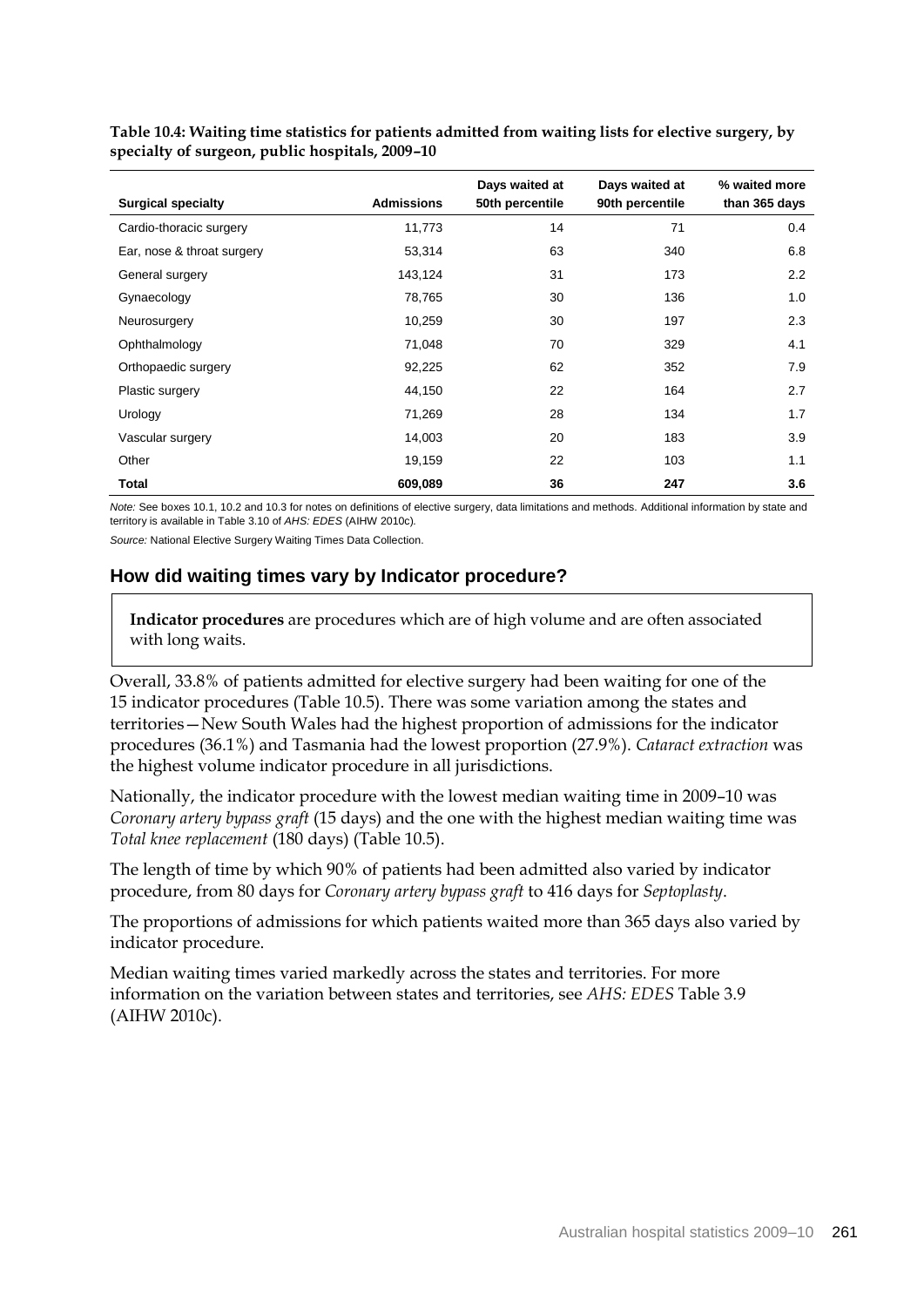|                              |                   | Days waited at  | Days waited at  | % waited more |
|------------------------------|-------------------|-----------------|-----------------|---------------|
| Indicator procedure          | <b>Admissions</b> | 50th percentile | 90th percentile | than 365 days |
| Cataract extraction          | 52,284            | 86              | 336             | 4.3           |
| Cholecystectomy              | 18,043            | 51              | 188             | 2.2           |
| Coronary artery bypass graft | 3,899             | 15              | 80              | 0.7           |
| Cystoscopy                   | 39,946            | 25              | 127             | 1.3           |
| Haemorrhoidectomy            | 3,456             | 66              | 260             | 3.4           |
| Hysterectomy                 | 9,897             | 50              | 196             | 1.9           |
| Inguinal herniorrhaphy       | 14,788            | 57              | 251             | 3.1           |
| Myringoplasty                | 1,935             | 105             | 382             | 12.4          |
| Myringotomy                  | 6,085             | 48              | 151             | 1.2           |
| Prostatectomy                | 8,397             | 47              | 189             | 2.9           |
| Septoplasty                  | 4,519             | 144             | 416             | 16.4          |
| Tonsillectomy                | 16,878            | 91              | 357             | 8.4           |
| Total hip replacement        | 8,580             | 116             | 373             | 11.1          |
| Total knee replacement       | 12,538            | 180             | 414             | 18.1          |
| Varicose veins stripping &   |                   |                 |                 |               |
| ligation                     | 4,439             | 97              | 390             | 12.8          |
| Not applicable/not stated    | 403,405           | 28              | 185             | 2.7           |
| <b>Total</b>                 | 609,089           | 36              | 247             | 3.6           |

**Table 10.5: Waiting time statistics for patients admitted from waiting lists for elective surgery, by Indicator procedure, public hospitals, 2009–10**

*Note:* See boxes 10.1, 10.2 and 10.3 for notes on definitions of elective surgery, data limitations and methods. Additional information by state and territory is available in Table 3.9 of *AHS: EDES* (AIHW 2010c).

*Source:* National Elective Surgery Waiting Times Data Collection.

#### **How did waiting times vary for Indigenous and non-Indigenous Australians?**

For 2009–10, there were over 12,300 admissions from waiting lists for elective surgery for patients identified as Aboriginal and/or Torres Strait Islander people in New South Wales, Victoria, Queensland, Western Australia, South Australia and the Northern Territory.

Overall, the median waiting time for *Indigenous Australians* was greater than the median waiting time for *Other Australians* (40 days and 35 days respectively, Figure 10.12).

#### **Indicator procedures**

*Indigenous Australians* had higher median waiting times for ten of the eleven procedures for which there were at least 100 separations for *Indigenous Australians*. The greatest difference in median waiting times was for *Total knee replacement*, for which *Indigenous Australians* waited longer than *Other Australians* (260 and 173 days, respectively). *Hysterectomy*, *Myringoplasty*, *Myringotomy* and *Cholecystectomy* had the least variation in median waiting times by Indigenous status (Figure 10.13).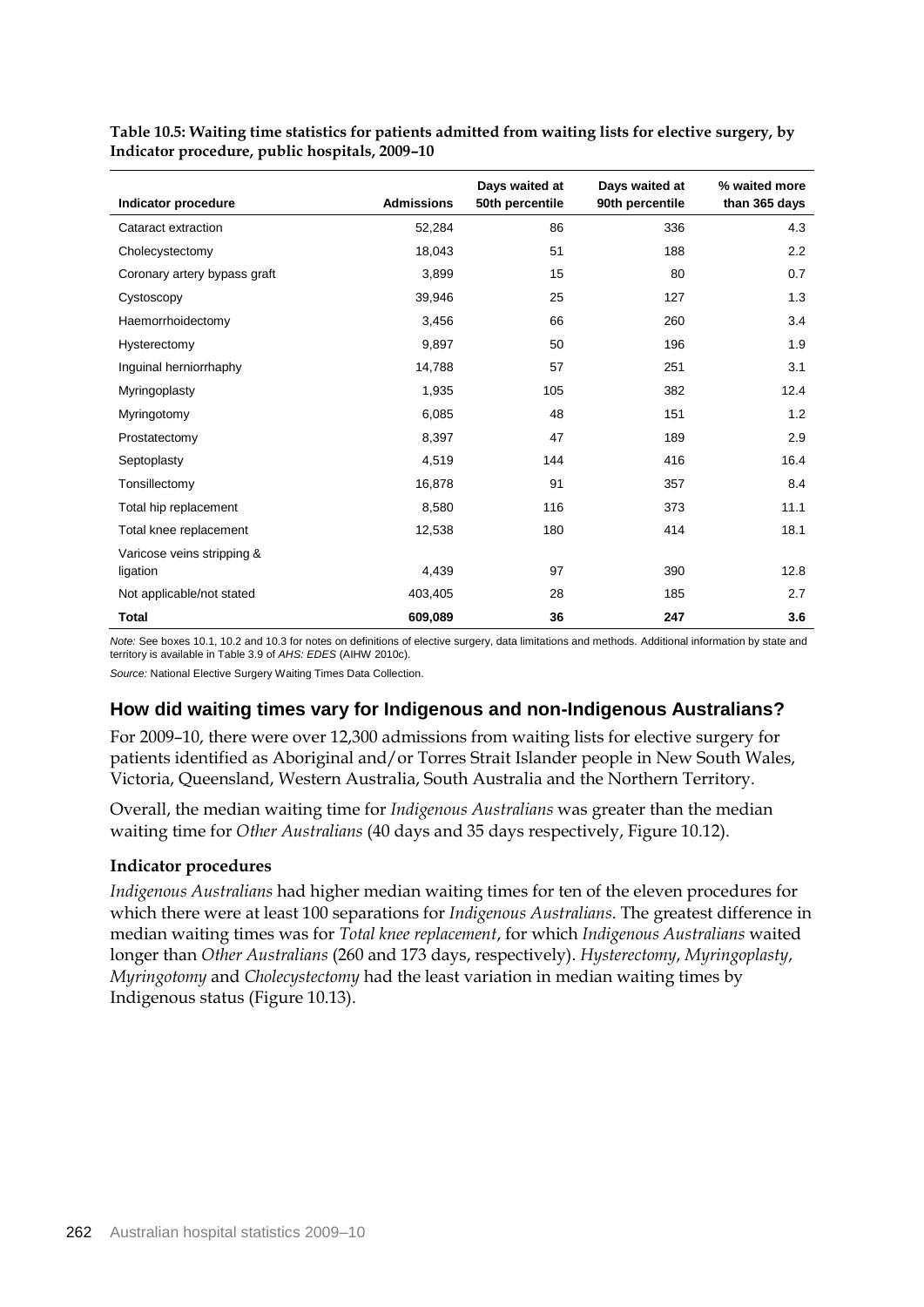

(b) Excludes data for Tasmania, the Australian Capital Territory, and private hospitals in the Northern Territory.

*Note:* See boxes 10.1, 10.2 and 10.3 for notes on definitions of elective surgery, data limitations and methods.

*Source:* AIHW linked data from the National Elective Surgery Waiting Times Data Collection and the National Hospital Morbidity Database.

**Figure 10.12: Median waiting times for elective surgery by Indigenous status(a) , selected states and territories(b), public hospitals, 2009–10**

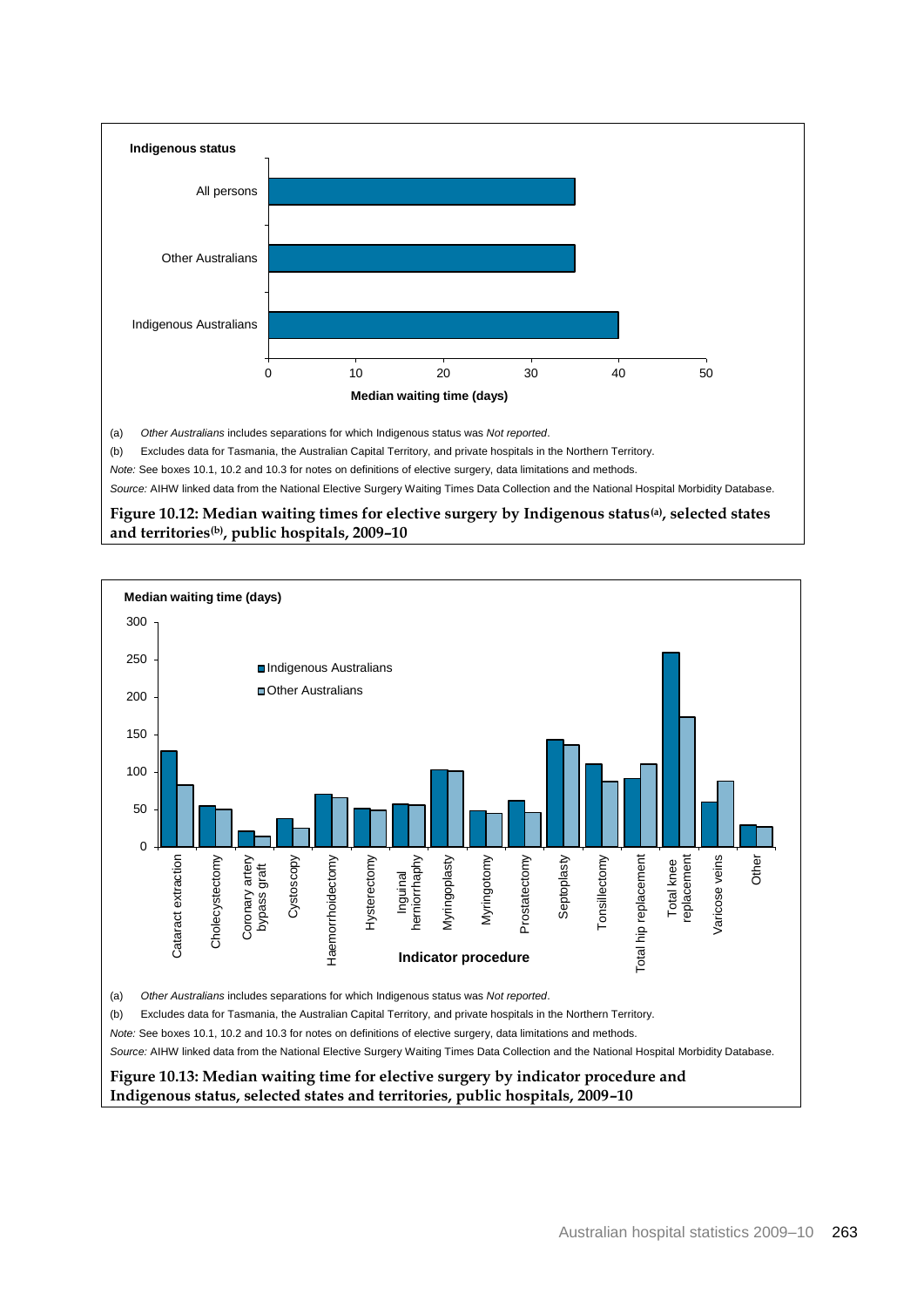## **How did waiting times vary by remoteness area?**

Overall, about 68% of admissions from waiting lists for elective surgery were for patients residing in *Major cities*, 22% were in *Inner regional* areas and 8% in *Outer regional* areas.



The median waiting time varied somewhat by remoteness, ranging from 33 days for people living in *Remote* areas to 39 days for people living in *Outer regional* areas (Figure 10.14).

#### **Indicator procedures**

There was some variation in the median waiting time for remoteness areas by indicator procedure. For indicator procedures (having at least 50 admissions in *Remote* and *Very remote* areas), *Total knee replacement* had the greatest variation in waiting times by remoteness area. People from *Outer regional* areas had the highest median waiting time of 239 days, and people from *Major cities* had the lowest (158 days), followed by those from *Very remote* areas (167 days) (Figure 10.15). *Coronary artery bypass graft* had the least variation by remoteness area.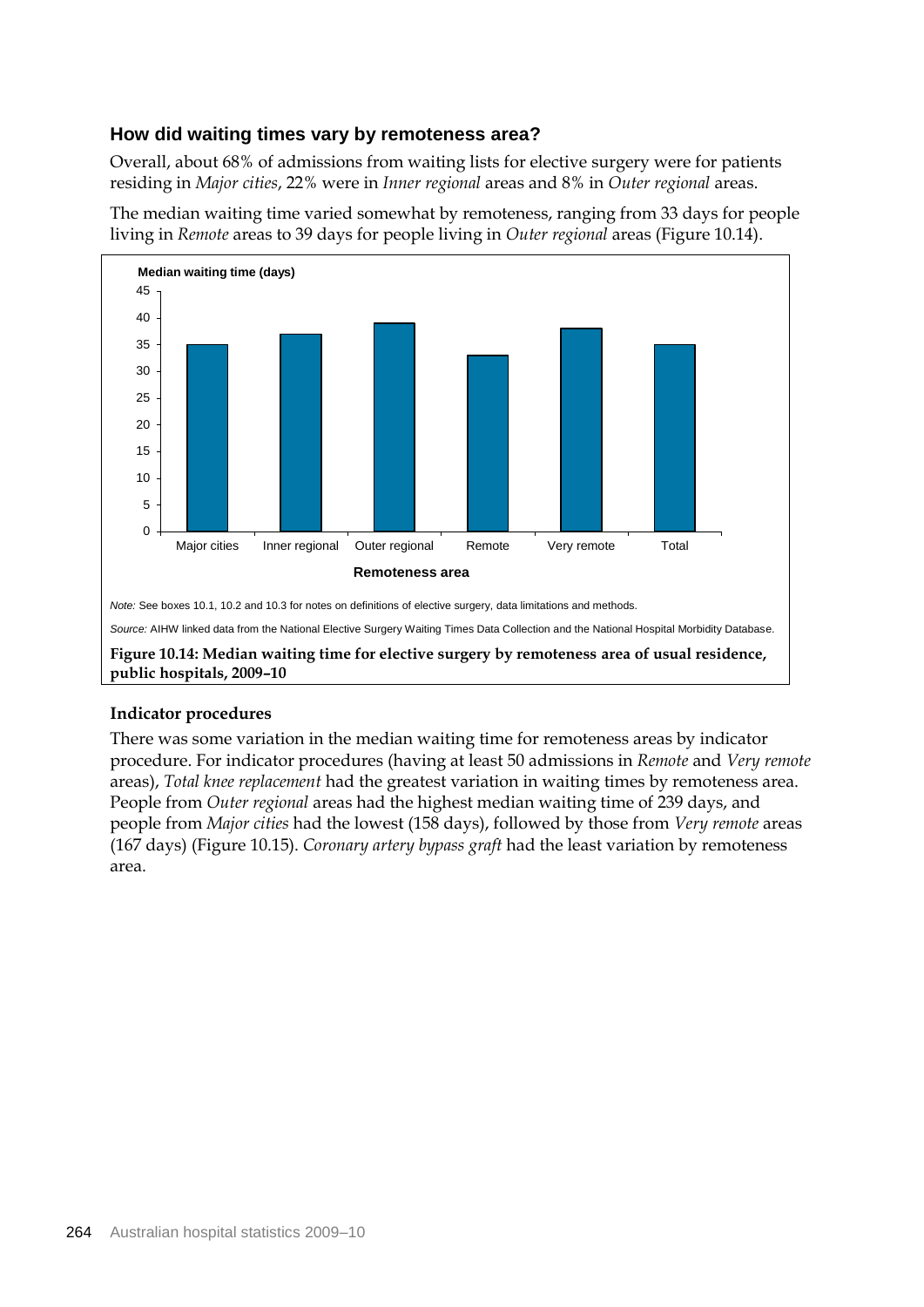

## **How did waiting vary by socioeconomic status?**

Overall, about 25% of admissions from waiting lists were for people living in areas classified as being in the lowest SES group, decreasing to about 13% for people living in areas classified as being in the highest SES group.

Median waiting times varied by socioeconomic status, ranging from 30 days for people living in areas classified as the highest SES group to 41 days for the second lowest SES group (Figure 10.16).

#### **Indicator procedures**

*Septoplasty* was the indicator procedure with the greatest variation in waiting times by socioeconomic status, ranging from 195 days for people living in areas classified as being in the second lowest SES group to 97 days for people in the middle SES group. *Cholecystectomy*, *Coronary artery bypass graft* and *Cystoscopy* had the least variation by socioeconomic status group (Figure 10.17).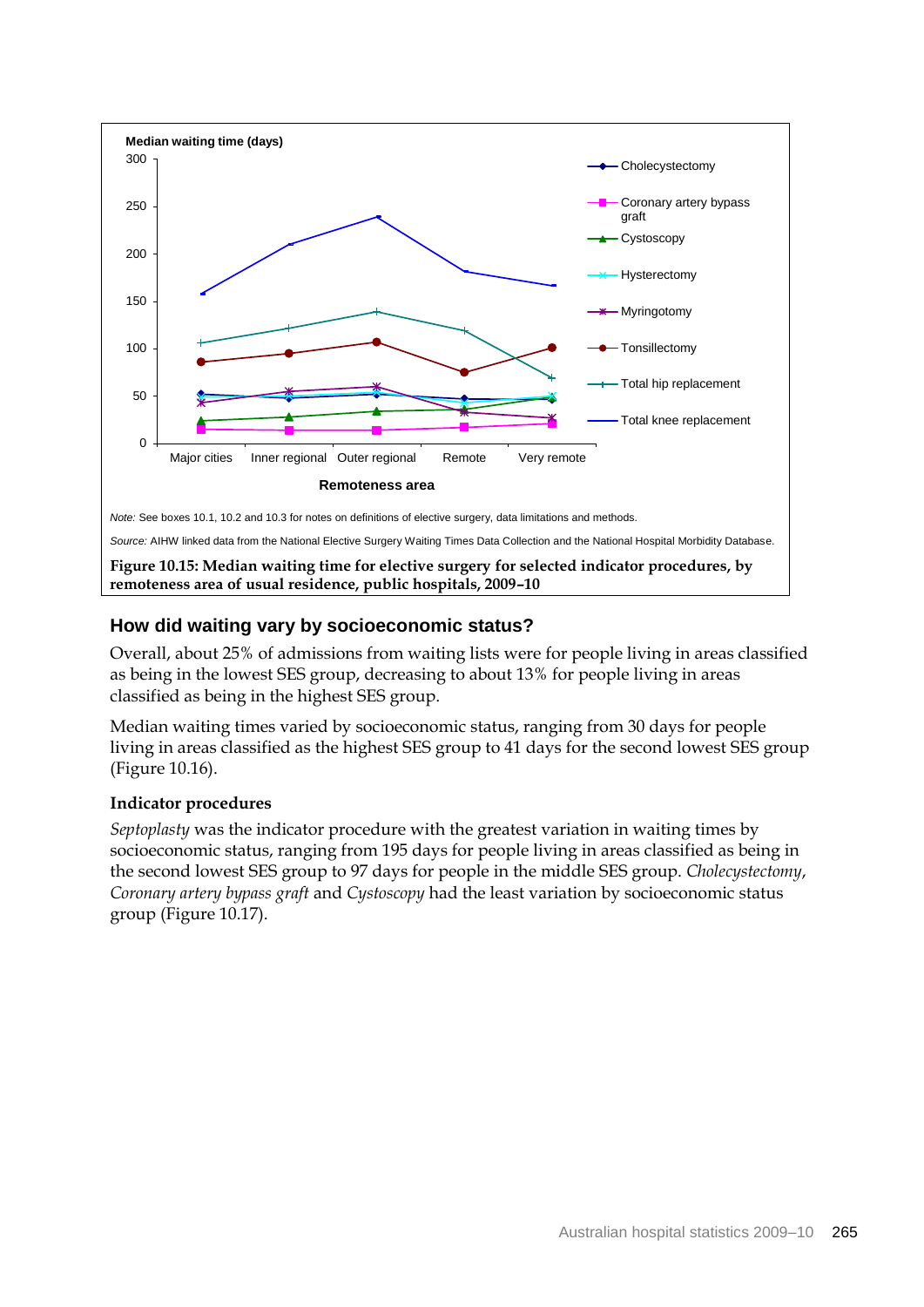

*Note:* See boxes 10.1, 10.2 and 10.3 for notes on definitions of elective surgery, data limitations and methods.

*Source:* AIHW linked data from the National Elective Surgery Waiting Times Data Collection and the National Hospital Morbidity Database.







**socioeconomic status group, public hospitals, 2009–10**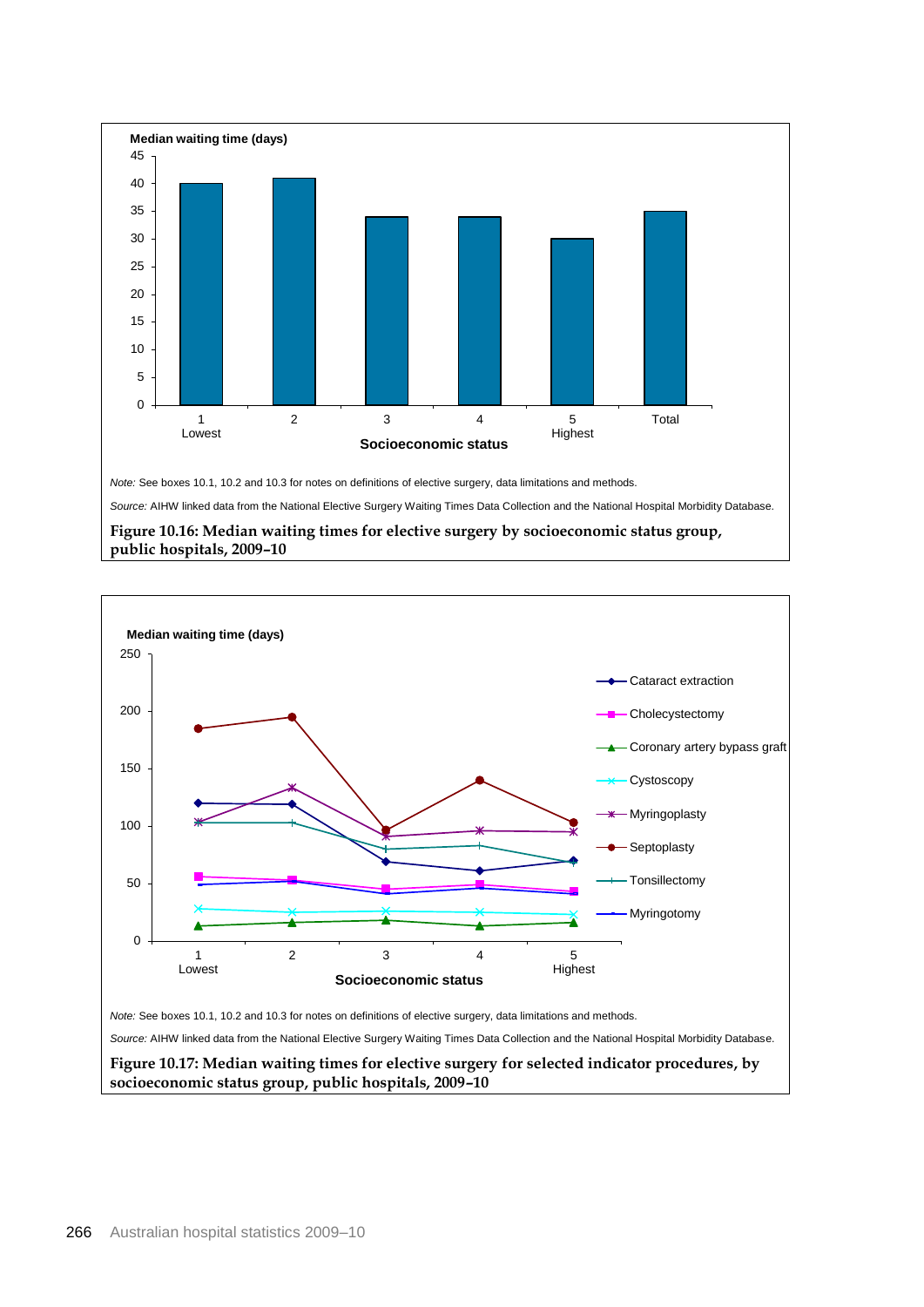## **How did waiting times vary by diagnosis?**

The diagnosis information available in the linked data from the NHMD can be used to compare the waiting times for patients for whom elective surgery is more urgent with the waiting times for other patients. In this way, the waiting times for patients awaiting surgery with neoplasms (malignant or benign tumours), for example, can be compared to the waiting times for patients awaiting the same surgery for other conditions.

Figure 10.18 shows that there are shorter overall waiting times for admissions with a principal diagnosis of a neoplasm compared with other admissions, and for most surgical specialties. Neoplasm-related principal diagnoses were defined by ICD-10-AM diagnosis codes included in Chapter 2 Neoplasms (C00–D48) (NCCH 2008).

Overall, the median waiting times for patients with neoplasm-related principal diagnoses were 15 days shorter than the median waiting times for patients with other conditions (median 20 days, compared with 35 days). The largest variation in median waiting time by surgical specialty was for *Ear, nose and throat surgery* for which patients with a neoplasm waited 15 days, compared with 62 days overall. The only specialty which did not have shorter median waiting times for neoplasms than for other diagnoses was *Plastic surgery* (22 days overall, compared to 24 days for neoplasms).